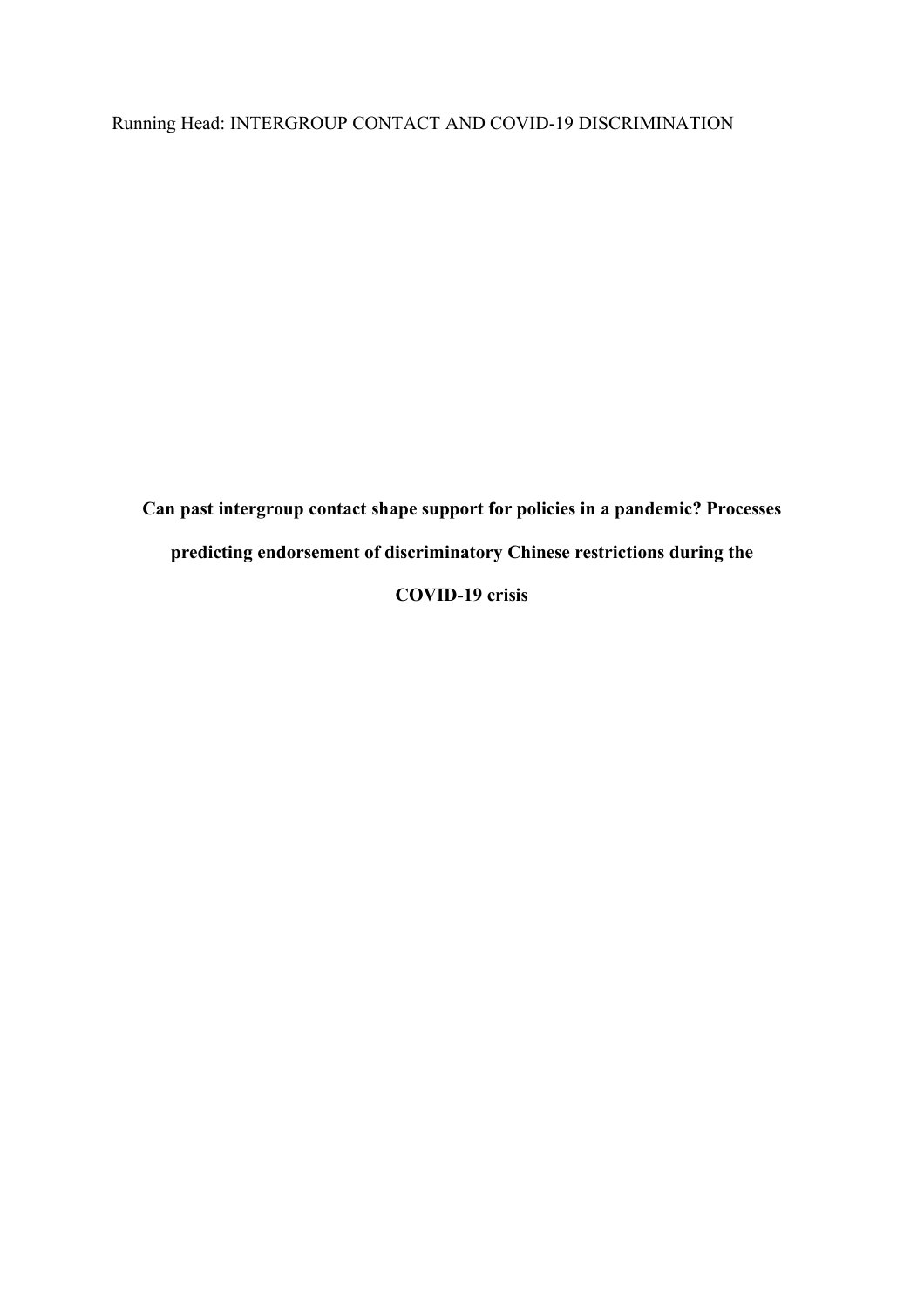#### **Abstract**

A survey of 340 British residents was conducted when COVID-19 virus first reached the UK in February 2020. We measured past experiences of positive and negative intergroup contact with Chinese people as predictors of intergroup threat and emotions in the context of the pandemic; and how these processes in turn predicted support for discriminatory policies designed to restrict the freedom of Chinese people in the UK. We tested a novel *threatmatching hypothesis* which draws upon models of outgroup-specific social perception to predict that the emotional processes underlying contact effects will depend on the specific threat posed by the outgroup. In the present epidemiological context, Chinese people posed a salient threat to individuals' physical health and welfare. Accordingly, we show that whilst intergroup contact predicted both fear and anger towards the outgroup, the indirect effect of contact on support for Chinese restriction policies via fear was significantly stronger than the indirect effect via anger. Our findings provide a more nuanced understanding of how specific threat and emotions drive intergroup contact effects, and offer important insights for efforts to maintain positive intergroup relations in the face of the crisis.

Keywords: COVID-19; INTERGROUP CONTACT; INTERGROUP EMOTIONS; THREAT; INTERGROUP RELATIONS; PREJUDICE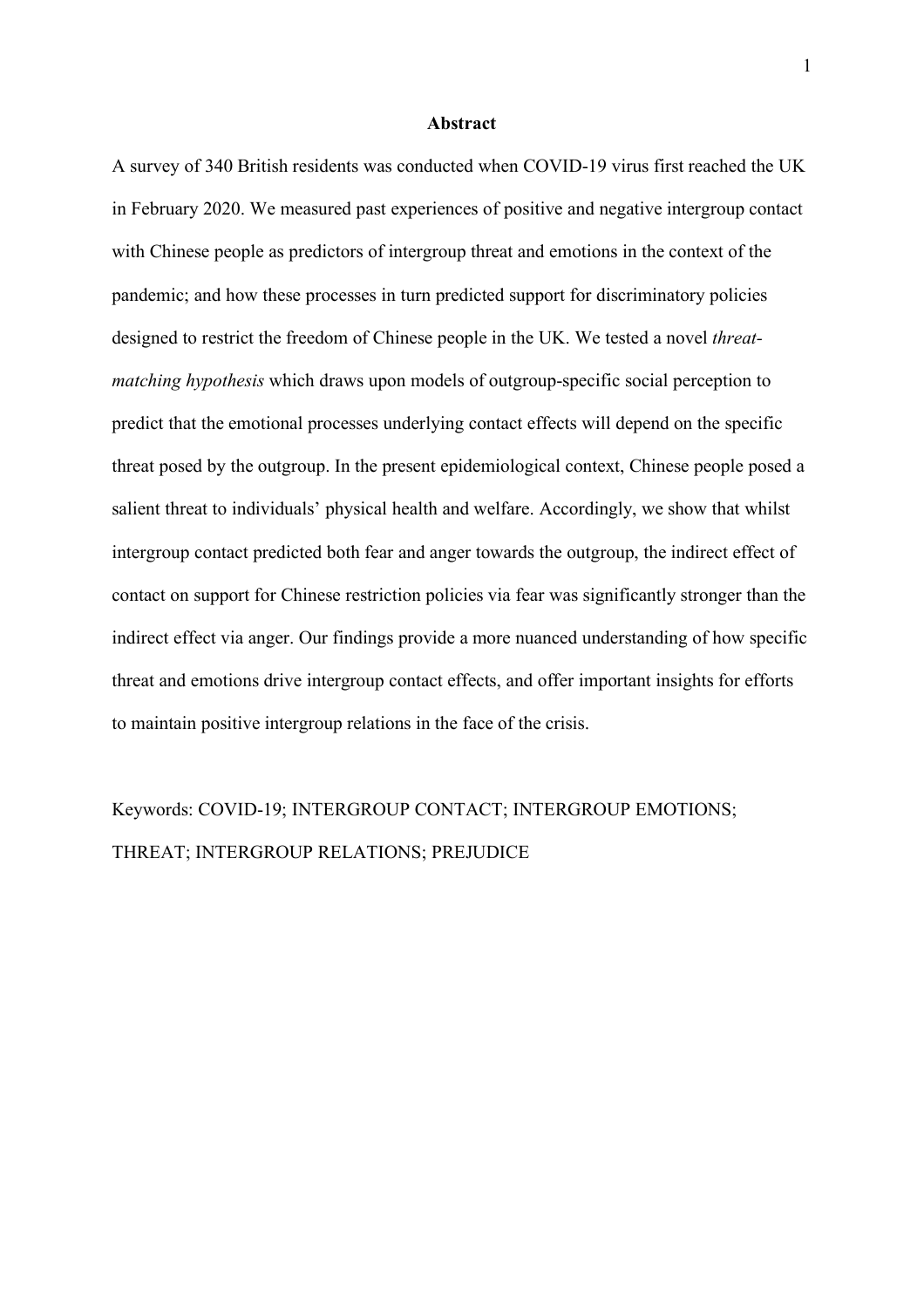# **Can past intergroup contact shape support for policies in a pandemic? Processes predicting endorsement of discriminatory Chinese restrictions during the COVID-19 crisis**

In December 2019, an outbreak of viral pneumonia was detected in China caused by a novel coronavirus, SARS-CoV-2 (COVID-19). At the time this research was conducted, 50,000 cases of laboratory-confirmed COVID-19 had been detected in China, and the virus had begun to spread beyond its origin with a further 1,200 confirmed cases across 26 countries, including nine in the United Kingdom (WHO, 2020). The British Foreign and Commonwealth Office advised against all but essential travel to mainland China but most British lives were uninterrupted. Nevertheless, opinion polls suggested that one in three Brits already saw the virus as a moderate to high personal threat (Quigley, 2020). In all countries except for China the source of the disease was foreign. The spread of the virus between nations poses a fundamentally *intergroup* challenge, requiring cross-national understanding and cooperation. This research draws on classic social-psychological theorising to explore how prior intergroup contact predicts prejudice and discrimination in light of the crisis, focusing on the role of threat-specific intergroup emotions in this process.

Intergroup contact theory has been one of the most influential theories in social psychology since it was first formulated by Gordon Allport in 1954. The theory states that interactions between people from different ethnic, cultural and social backgrounds are key to reducing prejudice and discrimination. Extensive evidence, including multiple meta-analyses, demonstrate that positive contact is effective in reducing prejudice towards a broad range of stigmatized outgroups (Davies, 2011; Lemmer & Wagner, 2015; Pettigrew & Tropp, 2006). More recently, research has shown that while positive contact reduces prejudice, negative contact predicts more negative outgroup beliefs and attitudes (e.g. Barlow et al., 2012, Graf, Paolini, & Rubin, 2014; Paolini et al., 2010).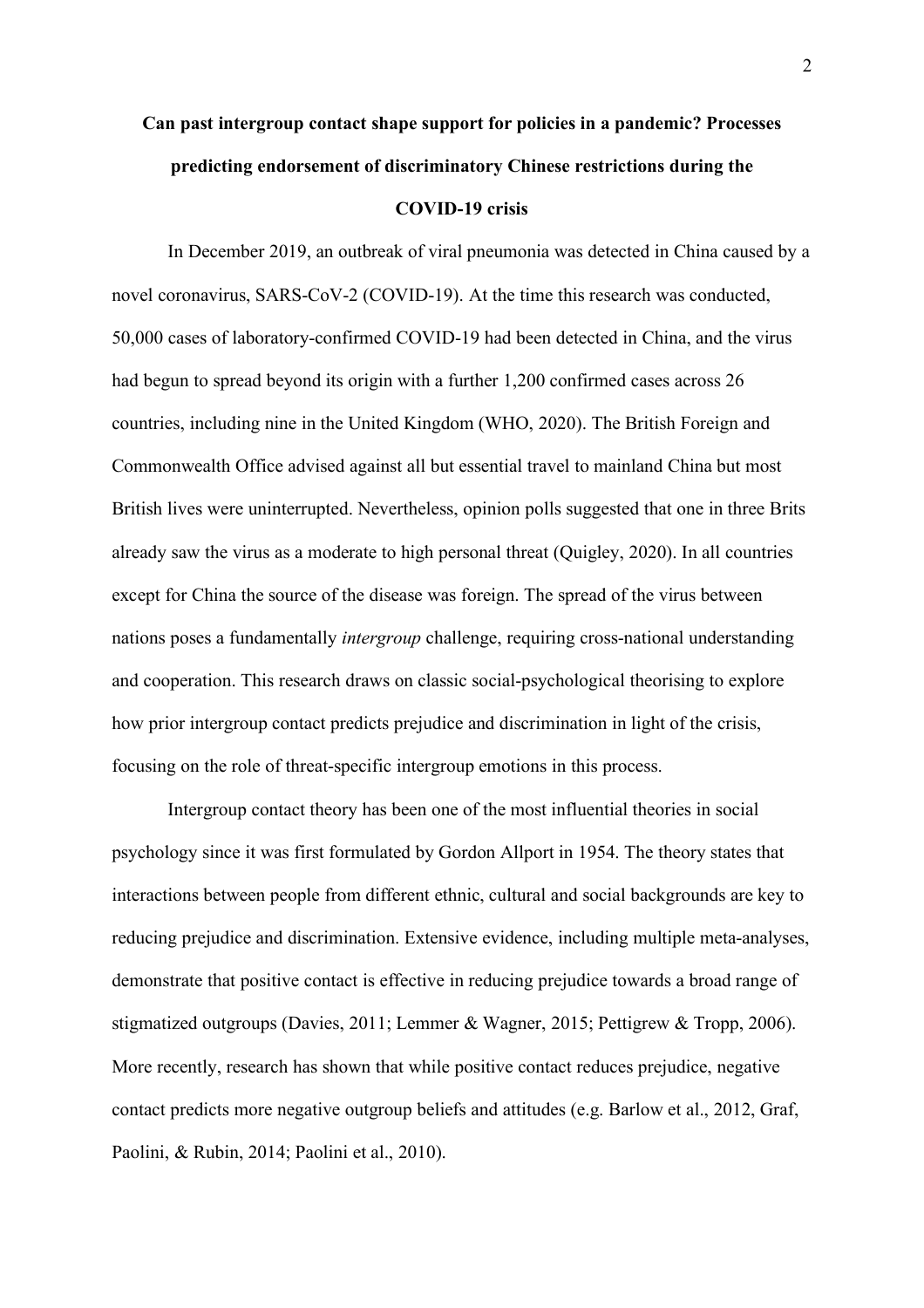Intergroup contact research has typically measured peoples' generalized liking and disliking for the outgroup as the primary outcome variable (Pettigrew & Tropp, 2011; Stark et al., 2013). This broad focus on prejudice-as-general-attitude potentially conceals a wide range of discrete and functionally distinct emotions felt towards outgroups. Researchers from intergroup emotion traditions have demonstrated that bias towards outgroups can manifest as different emotions (e.g. anger, fear, disgust, pity, guilt) and these emotions direct and regulate different intergroup behaviours (e.g. Cottrell & Neuberg, 2005; Fiske et al., 2002; Mackie & Smith, 2018). Exploring the emotional consequences of intergroup contact would therefore allow us not only to assess evaluative valence, but also to predict a range of different behavioural reactions to the outgroup (e.g. approach and affiliation, confrontation and attack, or avoidance and separation).

Some recent work has begun to explore the impact of intergroup contact on discrete intergroup emotions. For instance, Seger and colleagues (2017) found that positive contact was associated with both a decrease in negative emotions (i.e. anger, disgust) and an increase in positive emotions (i.e. admiration) towards the outgroup. Kauff et al., (2017) found that both positive and negative contact were associated with specific positive and negative intergroup emotions (i.e. anger, fear, and happiness). Most recently, Barlow et al., (2019) found evidence in support of their affect matching hypothesis whereby positive contact experiences have a disproportionately strong relationship with positive intergroup emotions, whereas negative contact experiences have a disproportionally strong association with negative intergroup emotions.

In this paper we further explore the specific emotional consequences of positive and negative intergroup contact within the context of the COVID-19 pandemic. According to the sociofunctional model of intergroup affect (for overviews, see Cottrell & Neuberg, 2005; Neuberg & Cottrell, 2002) the specific emotions felt towards outgroups are determined by the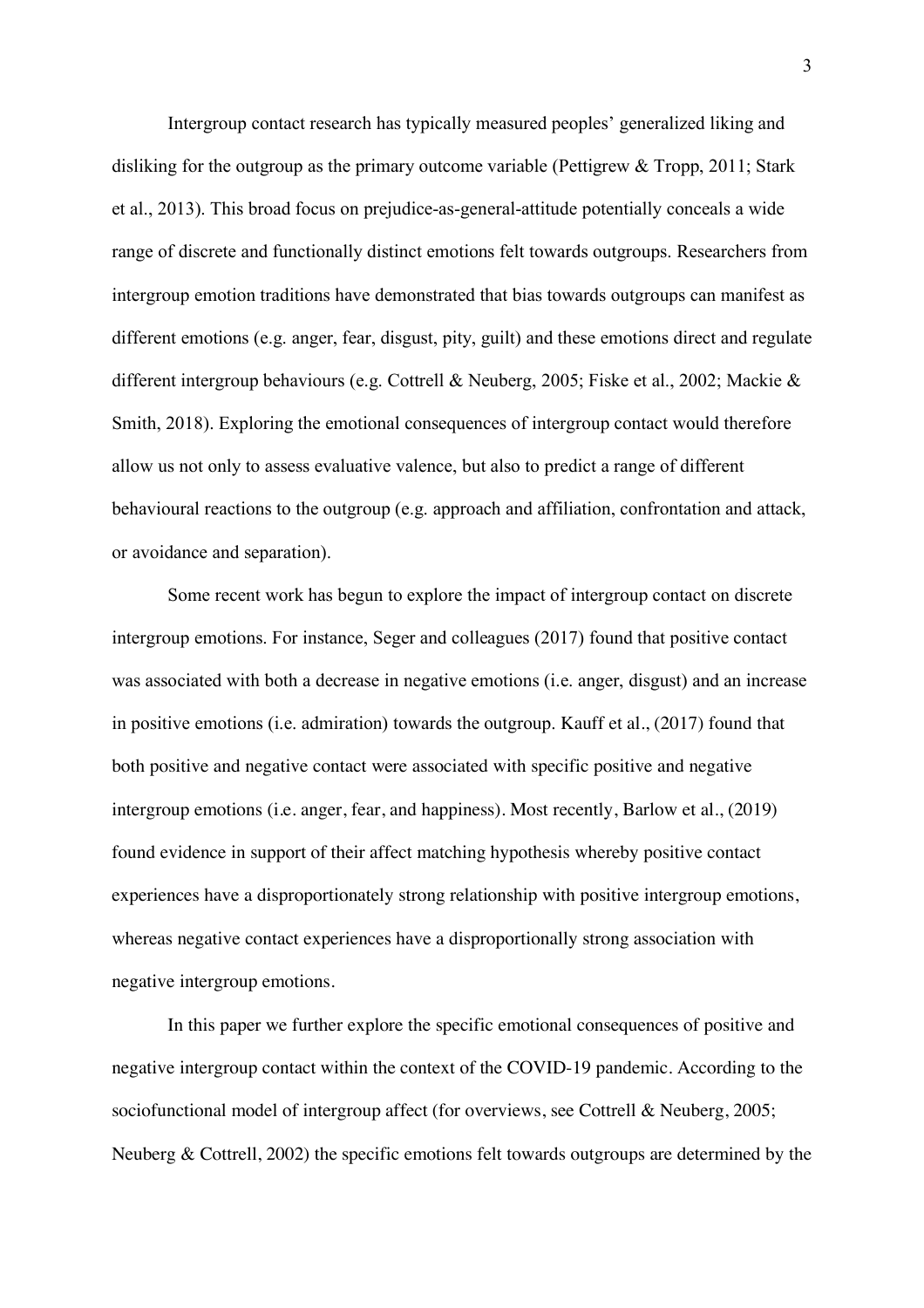specific threat the outgroup represents to the ingroup. A key distinction can be drawn between physical threats and threats directed at valuable resources. When an outgroup poses a threat to one's physical welfare, individuals are likely to experience fear prompting an avoidance reaction and self-protective behaviours. On the other hand, when an outgroup poses a threat to economic resources individuals are more likely to experience anger, instigating confrontational behaviour directed at removing the obstacle to desired outcomes. The emotional response is *functional*, because it elicits behaviour meant to deal with the problem and the threat at hand.

Evidence consistent with this model has shown that threat-emotion profiles evoked by groups predict policy attitudes (Cottrell, et al., 2010) and behavioural intentions towards them (Johnston & Glasford, 2014). Kamans and colleagues (2011) showed that priming a safety threat concerning a possible military attack made by Iran on Western Europe led participants to react with fear and avoidance behavioural tendencies. Alternatively, when participants read about plans for Iran to restrict oil exports to Western Europe, they reacted with anger and intentions to confront the outgroup. Similarly, following the 9/11 attacks, Stitka et al. (2006) showed that anger predicted support for expanding the war beyond Afghanistan, while fear predicted support for deporting Arab Americans, Muslims and first-generation immigrants.

The present research tested a novel *threat-matching hypothesis* which predicts that the emotional processes underlying intergroup contact effects will depend on the specific threat posed by the outgroup. Prior research has established that intergroup contact reduces general prejudice, at least in part, by reducing threat perceptions (for meta-analysis, see Aberson, 2019). The implication of the sociofunctional approach is that rather than reducing global negative feelings emerging from a global threat, intergroup contact processes will be nuanced and determined by the salient threat posed by the outgroup. At the time this study was conducted the virus, originating in China, posed a salient welfare threat. The threat from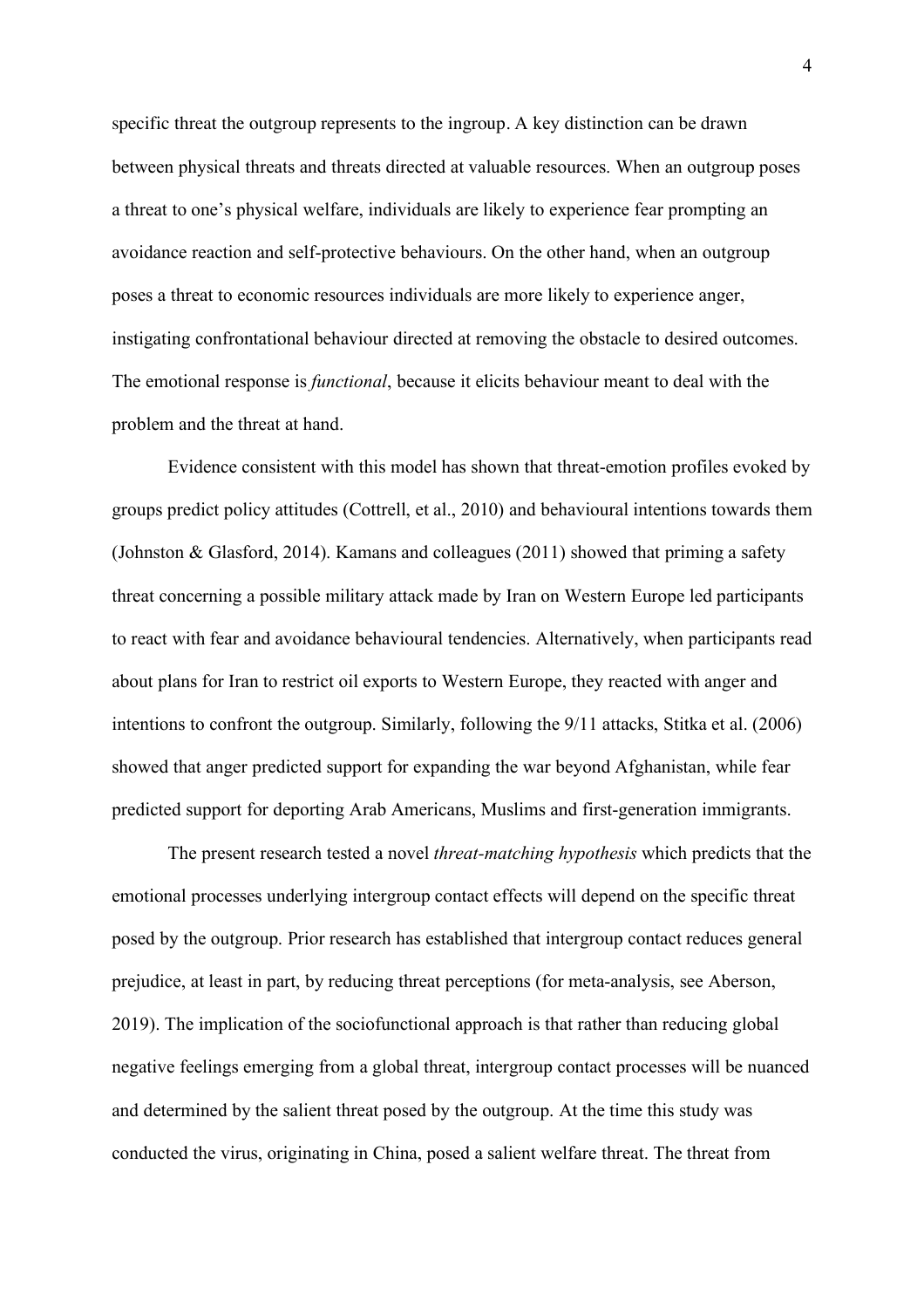COVID-19 was already impacting attitudes and behaviour towards Chinese people, with an increase in unwelcoming sentiment and discriminatory behaviour towards Chinese people being reported, including Chinese people being banned from restaurants and hotels (Chung & Li, 2020; Schild et al., 2020). Such acts reflect an avoidant reaction towards presumed carriers of the disease but are ultimately discriminatory, conflating the pandemic with ethnic and national identity. We predicted that past experience of positive contact with Chinese people would be associated with a reduction in negative intergroup emotions and reduction in support for anti-Chinese policies. Negative contact meanwhile was expected to be associated with an increase in negative reactions to Chinese people. Importantly, if our threat-matching hypothesis is supported, fear will serve as the *functional emotion* that mediates the association between past intergroup contact and policy preferences.

#### **Method**

#### **Participants**

On 21st February 2020, 351 participants from the UK were recruited from an online participant panel, Prolific. Although samples recruited through these platforms are not fully representative, they typically include respondents who vary more broadly in age, level of education, political ideology, and geographic distribution than those recruited from undergraduate student populations (Huff & Tingley, 2015; Levay et al., 2016). The data was analysed using structural equational modelling (SEM), and sample size was determined using Soper's (2019) online tool. We specified an effect size of *d* = .20, and a desired power of 80%. With fifteen indicators, a minimum sample size of 288 was recommended. Eleven participants were excluded because they described their ethnicity as Asian. The final sample consisted of 340 participants (202 female) aged between 18 to 75 ( $M = 38.96$ ,  $SD = 12.38$ ). The majority of the participants were White (93.5%).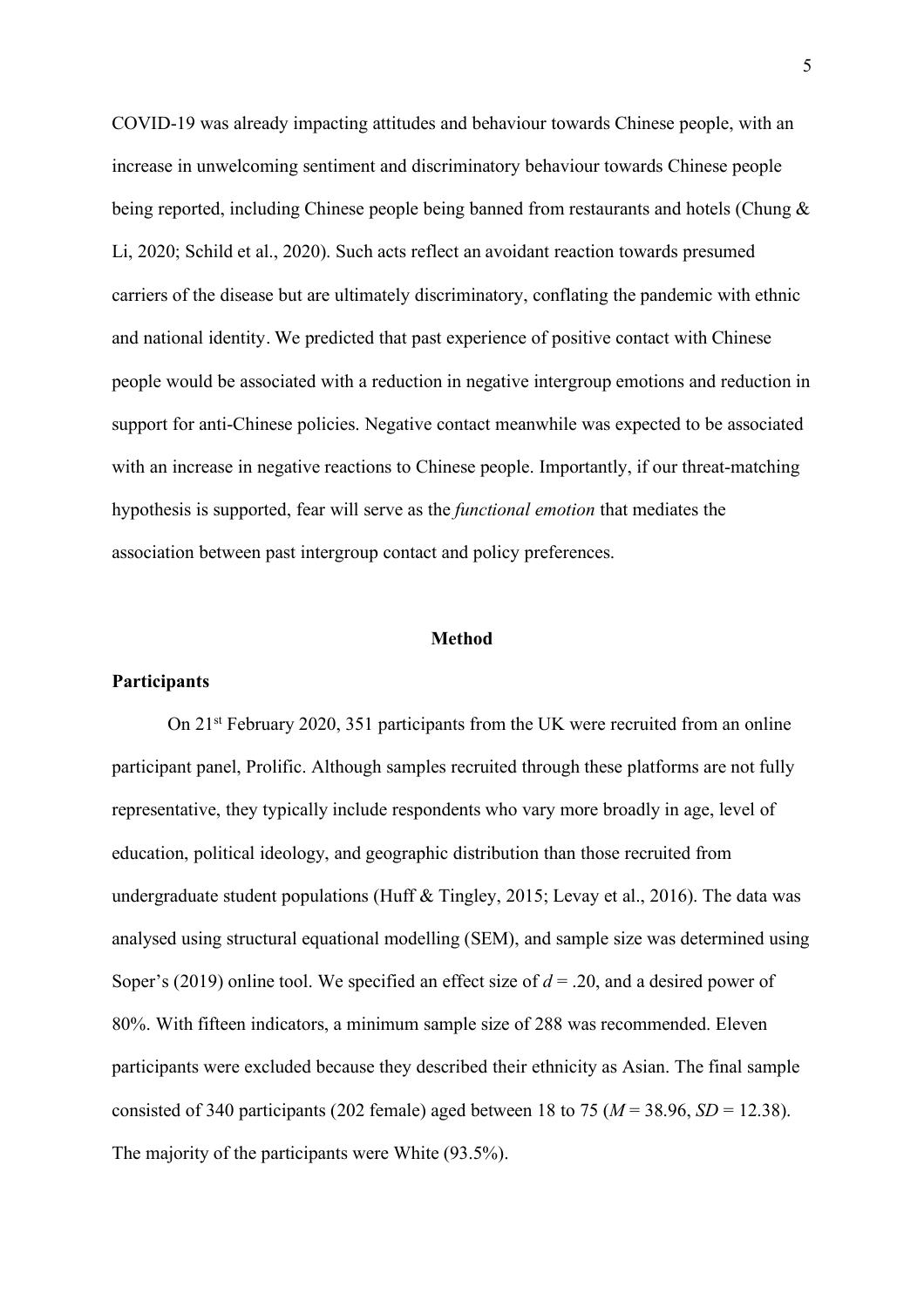# **Procedure**

We report how we determined our sample size, all data exclusions (if any), all manipulations, and all measures in the study. The study was advertised as a survey exploring opinions about COVID-19. The order of all scales was counterbalanced. Participants indicated their attitudes towards Chinese people as well as a range of other social groups (American, Polish, British, Irish and Spanish) with widely used attitude thermometers ranging from 0 to 10 (Haddock et al., 1993). The attitude thermometers represented a measure of generalized prejudice. Scores were reverse coded such that higher scores reflected higher prejudice.

To assess discrete intergroup emotions participants were asked to indicate the extent to which they felt a variety of emotions towards Chinese people ('angry', 'infuriated', 'fearful', 'outraged', 'disgusted', 'afraid', 'repulsed', 'sickened', 'grossed out') using 7-point Likert scales (1 = *not at all*, 7 = *very much*; Giner-Sorolla & Russell, 2019). The emotion items were subjected to a principal components analysis which revealed the presence of only one component with an eigenvalue exceeding 1 explaining 75.5% of variance. It is not uncommon to have empirical difficulties in separating emotional items for analyses (Neuberg & Cottrell, 2002). As the discrete emotion constructs of fear and anger were theoretically important to our analysis, the decision was taken to proceed with the analysis using single items variables "angry" and "fearful".<sup>1</sup>

To measure prior intergroup contact, participants indicated how often they have had positive/good, and negative/bad contact with Chinese people on seven-point scales  $(1 =$ *neve*r, 7 = *very often*; Barlow et al., 2012). Such single-item measures of positive and negative intergroup contact are commonly used and correlate strongly with longer measures (Hayward et al., 2018).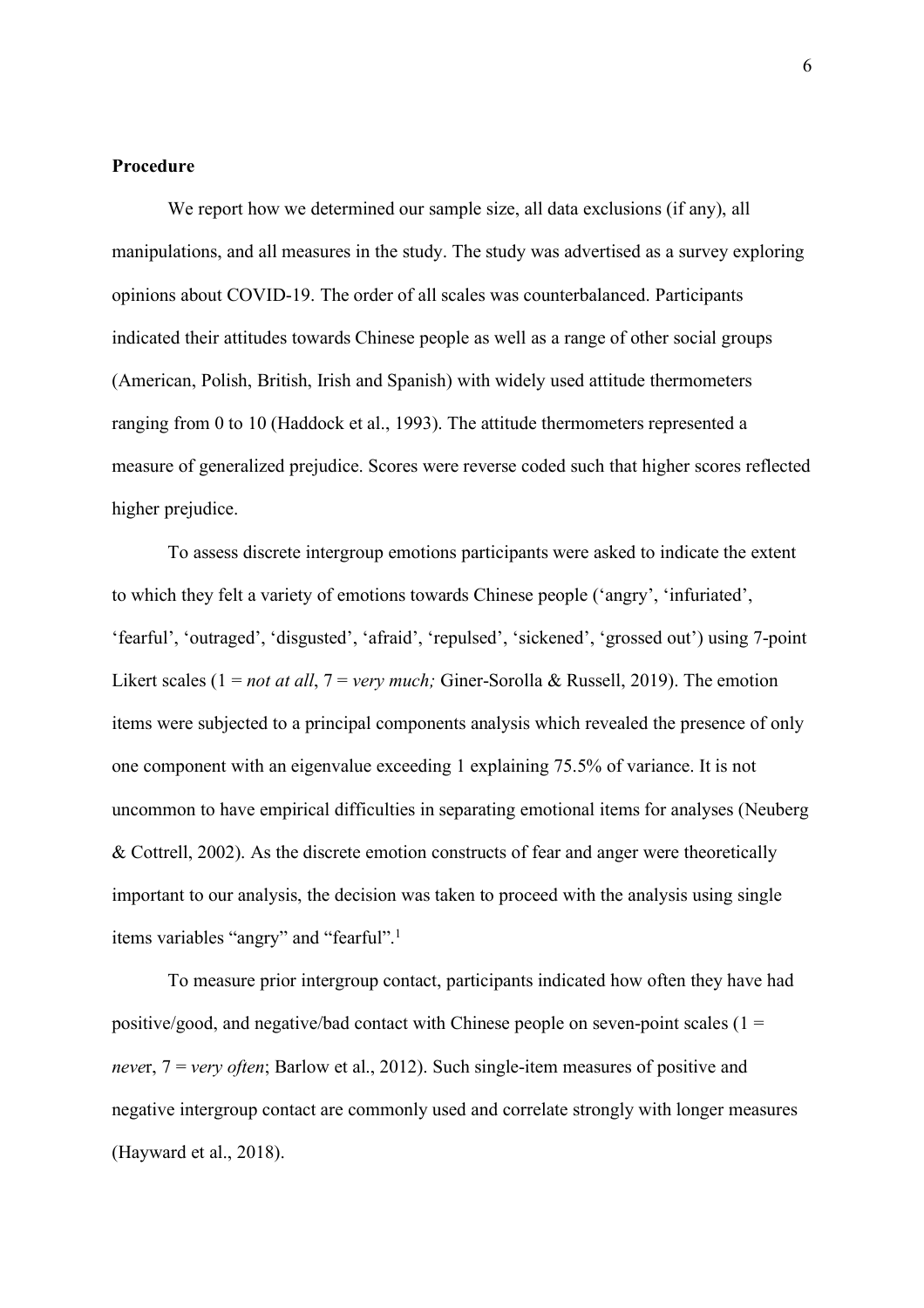Perceived threat posed by Chinese people was measured with three items adapted from Cottrell et al., (2010). The items focused on threat to physical welfare, specifically "Chinese people threaten the health of British people like me", "Chinese people increase the risk of physical illness to British people like me" and "Chinese people increase the risk of British people like me contracting an infectious disease" (1 = *strongly disagree* , 7 = *strongly*   $agree, \alpha = .96$ ).

Finally, we asked participants to what extent they supported nine policy measures the UK government could take to stop the spread of coronavirus (see Supporting Information). Five items embedded in this scale concerned measures targeted at restricting the activities of Chinese people in the UK, including "Enforce a quarantine of all Chinese nationals in the UK" and "Close all Chinese restaurants"  $(1 = \frac{strongly}{oppose}, 7 = \frac{strongly}{support}, \alpha = .70)$ . Four items concerned general restrictions to contain the virus, including, "Ban large public gatherings, such as football matches and concerts" and "Close public transportation in UK cities where coronavirus has been reported"  $(\alpha = .67)^2$ . To conclude the study participants provided demographic information and were thanked and debriefed.

## **Results**

First, we examined the correlations amongst all variables. These are presented in Table 1 along with descriptive statistics. Positive contact had a significant negative relationship with Chinese prejudice, welfare threat, fear, anger, and support for Chinese restriction policies. Negative contact, meanwhile, was significantly positively related to prejudice, welfare threat, fear, anger and support for Chinese restriction policies.

[INSERT TABLE 1 ABOUT HERE]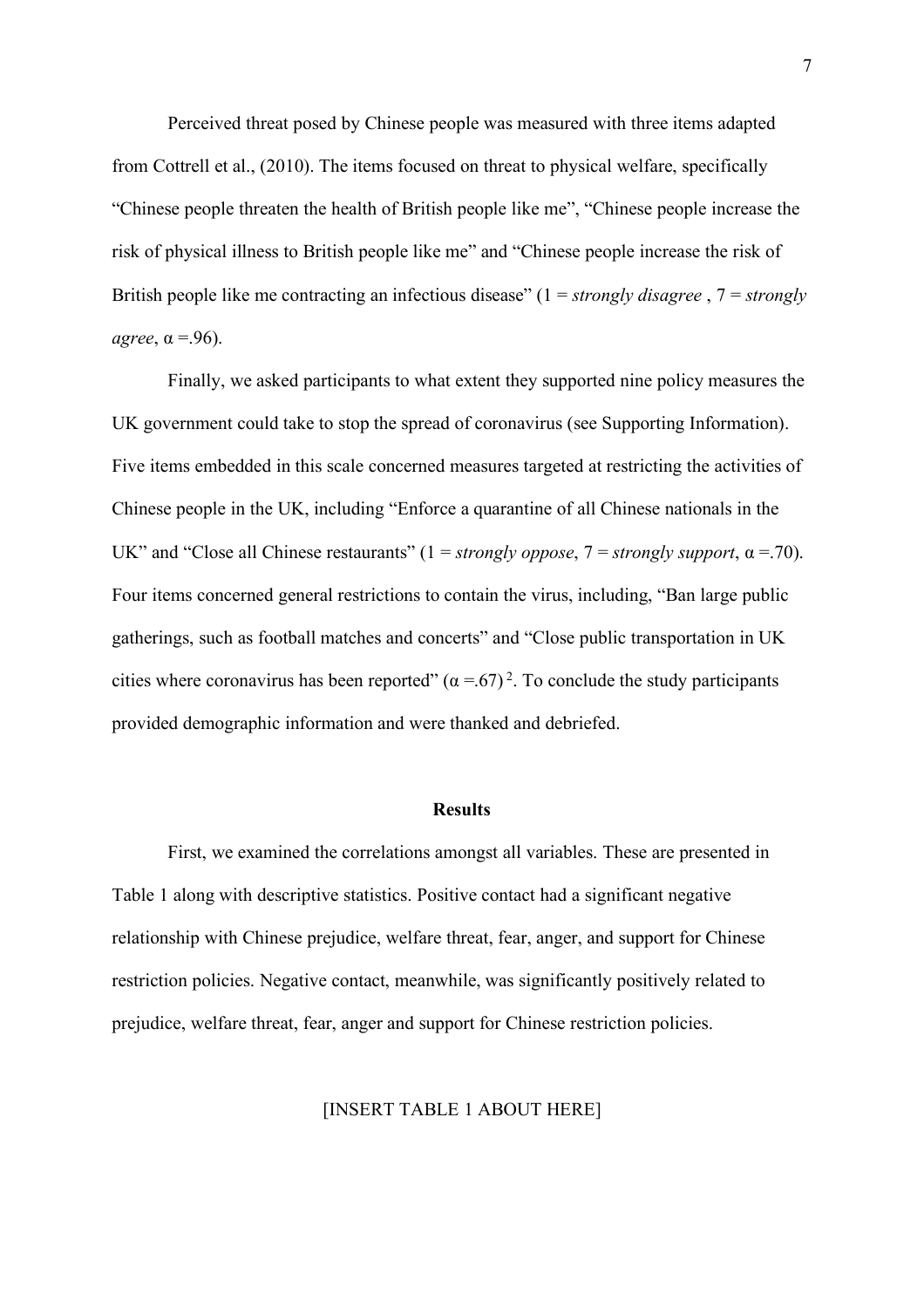A one-way repeated measures ANOVA revealed a significant difference in prejudice towards the different outgroup targets as measured with the attitude thermometers, *F*(3.92, 1319.09) = 33.73,  $p < .001$ , partial  $p = .09$ . Using post-hoc pairwise comparisons we compared prejudice towards Chinese people to each of the five other national groups with Bonferroni adjustments for multiple comparisons (see Table 2). Results revealed that prejudice was significantly higher towards Chinese people than any other group at the time the study was conducted.

#### [INSERT TABLE 2 ABOUT HERE]

To test the *affect-matching* hypothesis, regression analyses were conducted to compare the strength of positive and negative contact effects on fear and anger. Results showed that positive and negative contact were both significant independent predictors of fear and anger towards Chinese people (see Table 3). A comparison of absolute standardized regression coefficients using the equation  $z = b^1-b^2/SE(b^1-b^2)$  as per Barlow et al., (2019) showed that negative contact was a significantly stronger predictor of increased anger than positive contact was of reduced anger,  $z = 5.040$ ,  $p < .001$ . The difference in strength between the negative and positive contact associations with fear did not reach statistical significance,  $z = .582$ ,  $p = .560$ . Partial support for affect-matching is therefore obtained.

#### [INSERT TABLE 3 ABOUT HERE]

We tested our *threat-matching* mediational model using SEM analysis with latent variables. The analysis was conducted using the Lavaan package (Rosseel, 2012) within R (R Core Team, 2018). The latent factor of support for Chinese restriction polices was indicated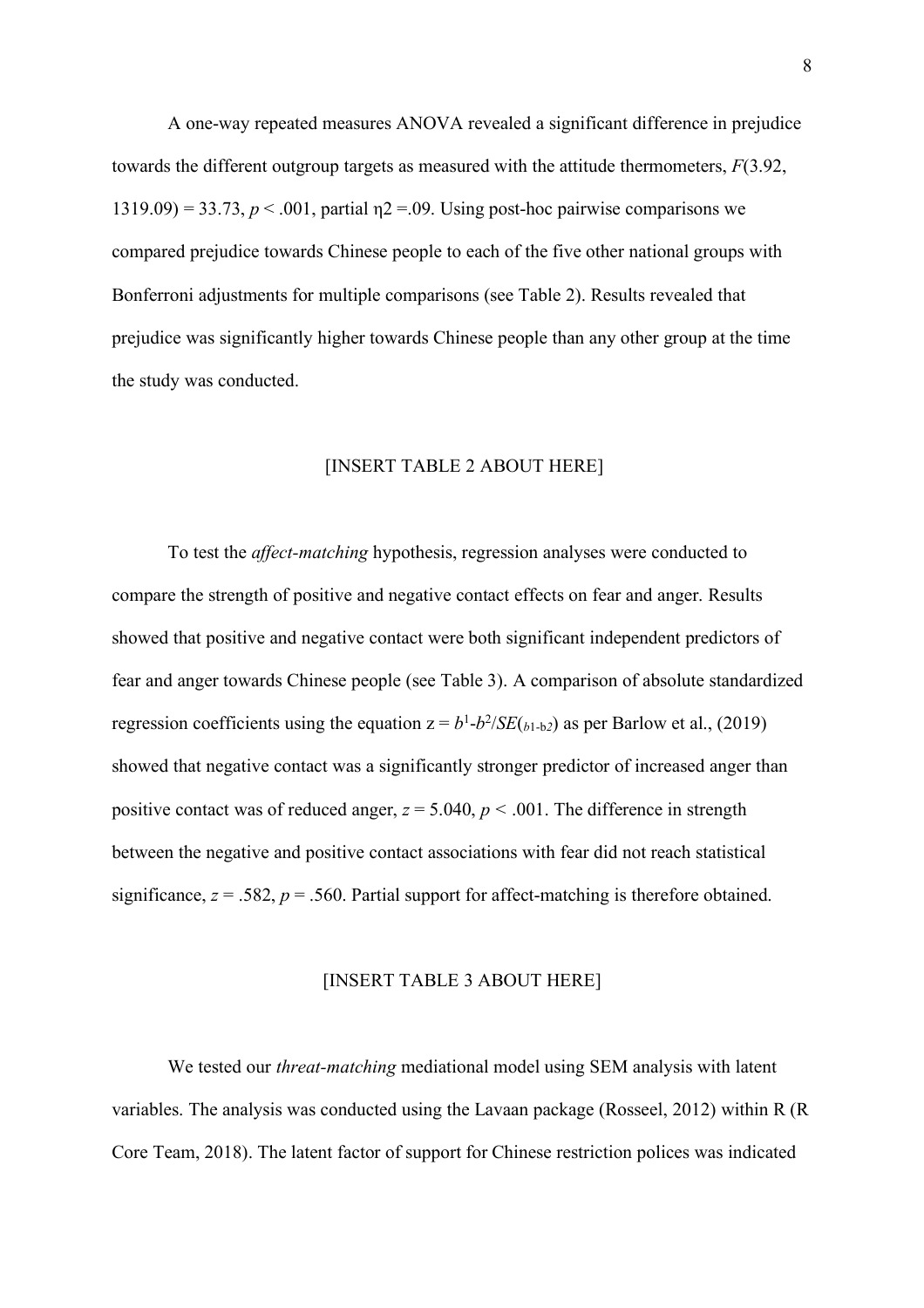by five items and the general restriction policies was indicated by four items*.* Positive and negative contact and anger and fear were included as manifest indicators. Anger and fear were not normally distributed and so robust maximum likelihood estimation was deployed. The measurement model (reported in supporting information) showed an acceptable fit to the data, robust  $\chi^2$  (26) = 91.524, *p* <.001,  $\chi^2$ /df ratio = 3.52, robust RMSEA = .086 [90% CI  $0.052 - 0.079$ ], SRMR = .046, robust CFI = .939. In the full structural model, we specified a parallel mediation model in which positive contact  $(X_1)$  and negative contact  $(X_2)$  predicted perceptions of fear  $(M_1)$  and anger  $(M_2)$  with support for Chinese restriction policies  $(Y_1)$  and general restriction polices  $(Y_2)$  as the outcome variables. The direct paths from positive and negative contact to policy support were also included. Fear and anger were allowed to correlate, as were the Chinese restriction polices and general restriction policies.

Figure 1 reports the results of this model which resulted in good model fit, robust  $\chi^2$  $(54) = 134.90, p \le 0.001, \gamma^2/\text{df}\text{ ratio} = 2.50, \text{Robust RMSEA} = .065 [90\% \text{ CI } 0.52 - 0.079].$ SRMR = .046, Robust CFI = .939,  $N = 340$ . Tests of the indirect effects indicated that both positive and negative contact has a significant indirect effect on support for Chinese restriction policies via fear (positive contact,  $b = -.094$ , CI = - .124, -.033; negative contact *b*  $=$  .111, CI = .064, .206). The indirect effect of contact on support for Chinese restriction policies via anger were also significant though smaller in magnitude (positive contact  $b = -$ .030, CI =  $-0.018$ ,  $-0.001$ ; negative contact  $b = 0.096$ , CI =  $-0.007$ ,  $-0.080$ ). The direct effect of negative contact on Chinese restriction policies were non-significant when the indirect paths were included. However, the direct effects of positive contact on Chinese restriction policies remained significant when the emotion variables were introduced to the model. The direct effects of positive ( $b = -0.058$  [ $-0.057, 0.021$ ]) and negative contact ( $b = -0.004$  [ $-1.113, 1.23$ ]) on support for general restriction policies were non-significant demonstrating that intergroup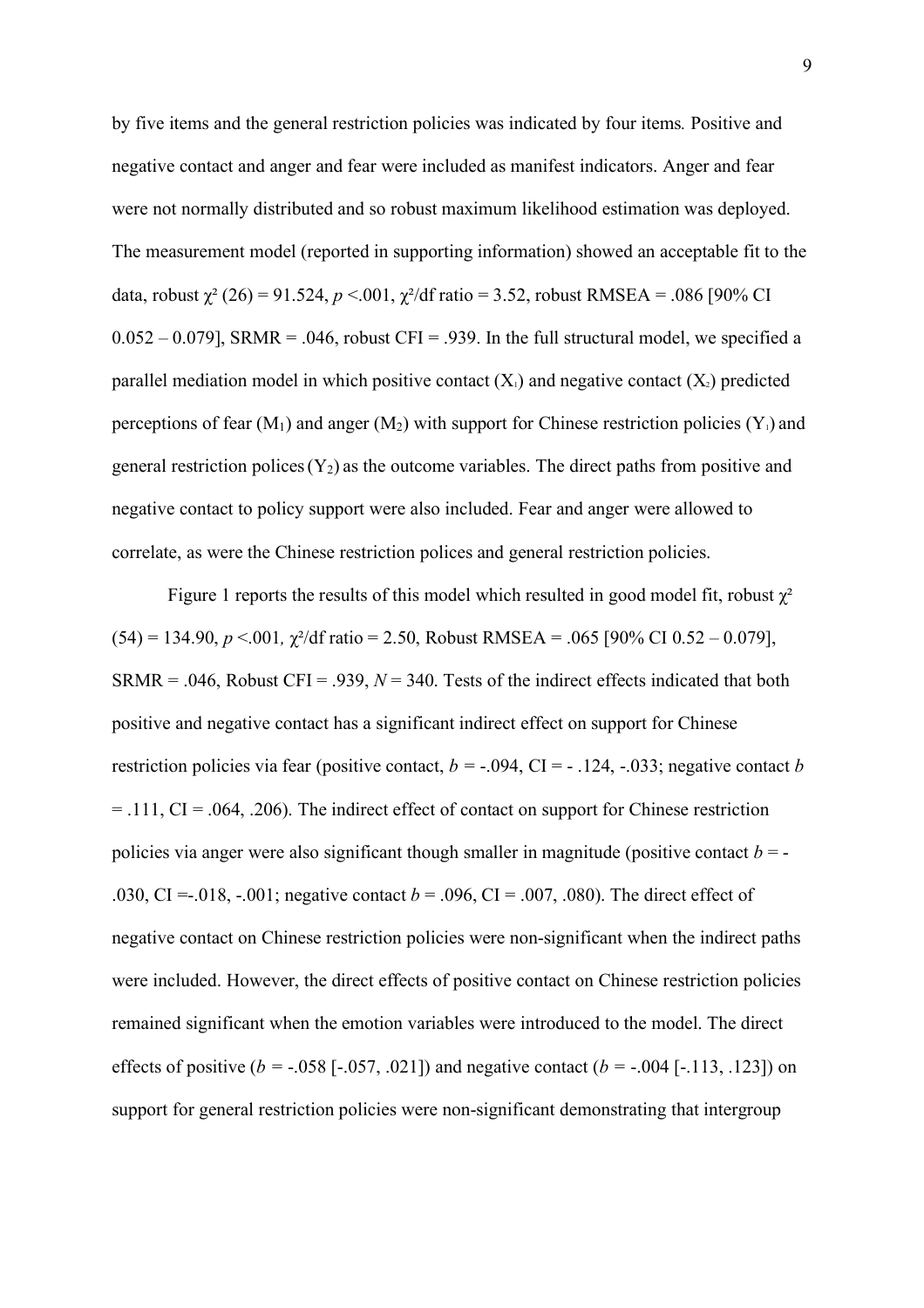processes are only relevant to predicting support for discriminatory Chinese restriction policies, and not measures to contain the spread of the virus generally.

# [INSERT FIGURE 1 ABOUT HERE]

We formally tested the null hypothesis that the indirect effects on intergroup contact on Chinese restriction policies via fear and anger are equal to each other by specifying contrasts in Lavaan to compare the indirect effects. The results revealed that the indirect effect of positive contact on Chinese restriction polices via fear was significantly stronger than the indirect effect of positive contact via anger  $(b = -.064, CI = -.114, -.025)$ . The indirect effect of negative contact on Chinese restriction polices via fear was also significantly stronger than the indirect effect of negative contact via anger ( $b = .016$ , CI = .011, .171). In other words, while both fear and anger significantly mediate the relationship between different types of intergroup contact and support for discriminatory policies to restrict Chinese people in the context of a salient welfare threat, fear is the stronger emotional process underlying these effects.

## **General Discussion**

The present research investigated how past experience of intergroup contact with Chinese people predicted discrete intergroup emotions in the context of the COVID-19 crisis; and how these in turn predicted support for anti-Chinese restrictions. While positive contact was associated with lower support for discriminatory Chinese restrictions, negative contact was associated with increased policy support. In line with our *threat-matching hypothesis*, these effects were more strongly driven by fear than by anger. The present findings illustrate how a novel integration of intergroup contact theory with intergroup emotion approaches can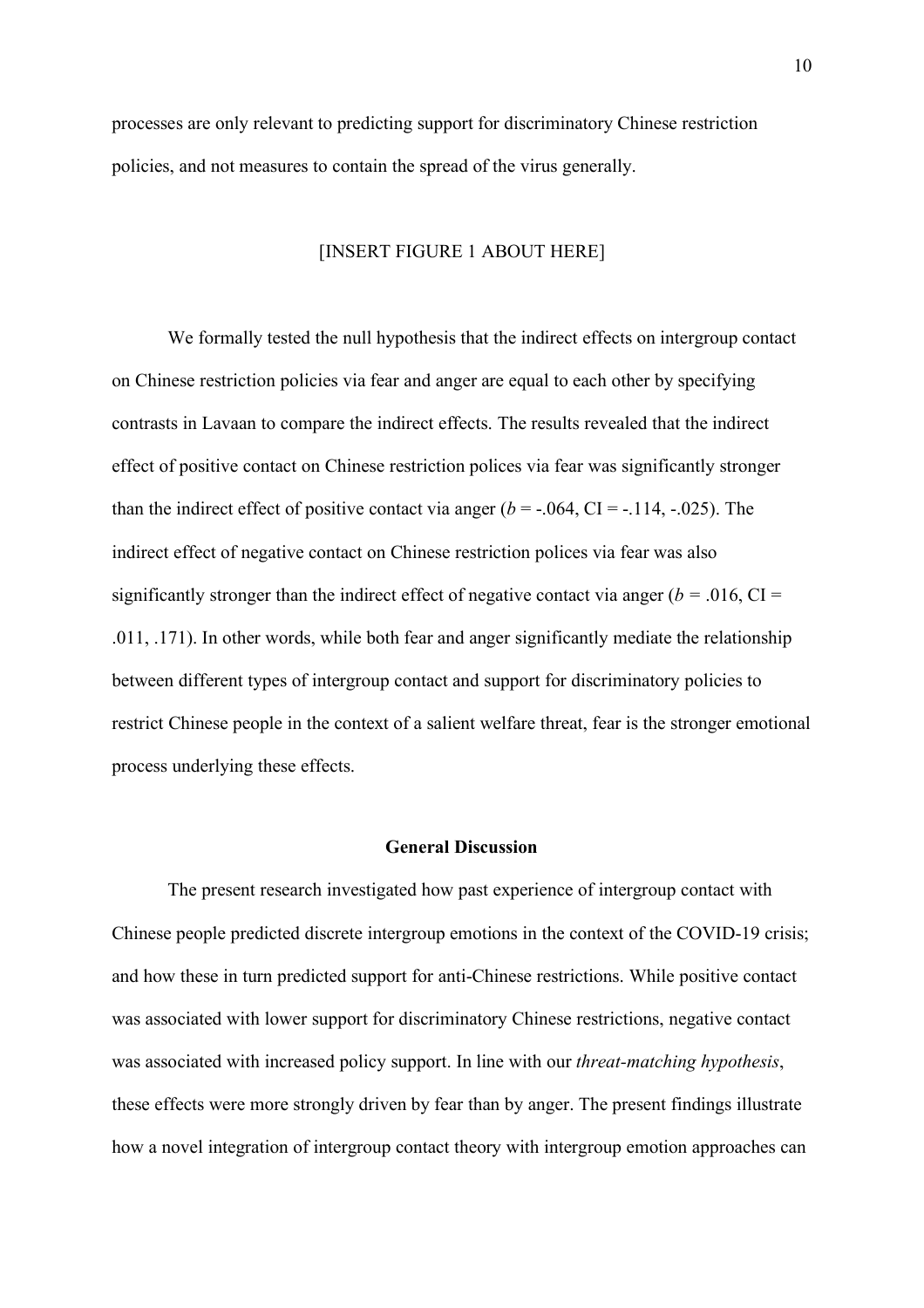provide a more nuanced understanding of how specific threats and emotions drive intergroup contact effects.

The sociofunctional threat tradition has generally assumed threats posed by groups are relatively stable group-level perceptions. The intergroup emotions literature, which is built upon cognitive appraisal theories of emotion, however, has long assumed that specific manifestations of prejudicial emotions are context dependent (Mackie & Smith, 2018; Scherer, 2009; Smith & Mackie, 2008) and experimental studies have shown that priming different threats elicited by the same outgroup can produce distinct emotional and behavioural responses (e.g. Kamans et al., 2011). The present findings recognise that threat appraisals can be contextual and responsive to events such as geopolitical events, acts of violence, or a pandemic which can change which intergroup threats are most salient or relevant in the situation. Importantly, then, we may not necessarily expect the results we observe here – where anti-Chinese discrimination is driven primarily by fear – to generalize beyond the moment in time and cultural context in which they were found. It is very possible that the salience of the welfare threat posed by Chinese people waned as the virus became severe in other part of Europe, and then the UK. Indeed, when the financial consequences of COVID-19 become more salient than the health threat, a similar study could focus on Chinese people as a source of economic threat where we would expect anger to play a more dominant role in driving contact effects and predicting retaliatory behaviours.

Our research comprises a cross-sectional survey and this naturally limits any capacity to make causal claims. Our threat-matching hypothesis concerns the emotional processes driving contact effects and while an indirect effect is statistical evidence consistent with causation but is insufficient to establish causation. It should also be noted that the size of the associations between our emotion variables and policy support outcomes are larger than the association between intergroup contact and these outcomes. This is perhaps not surprising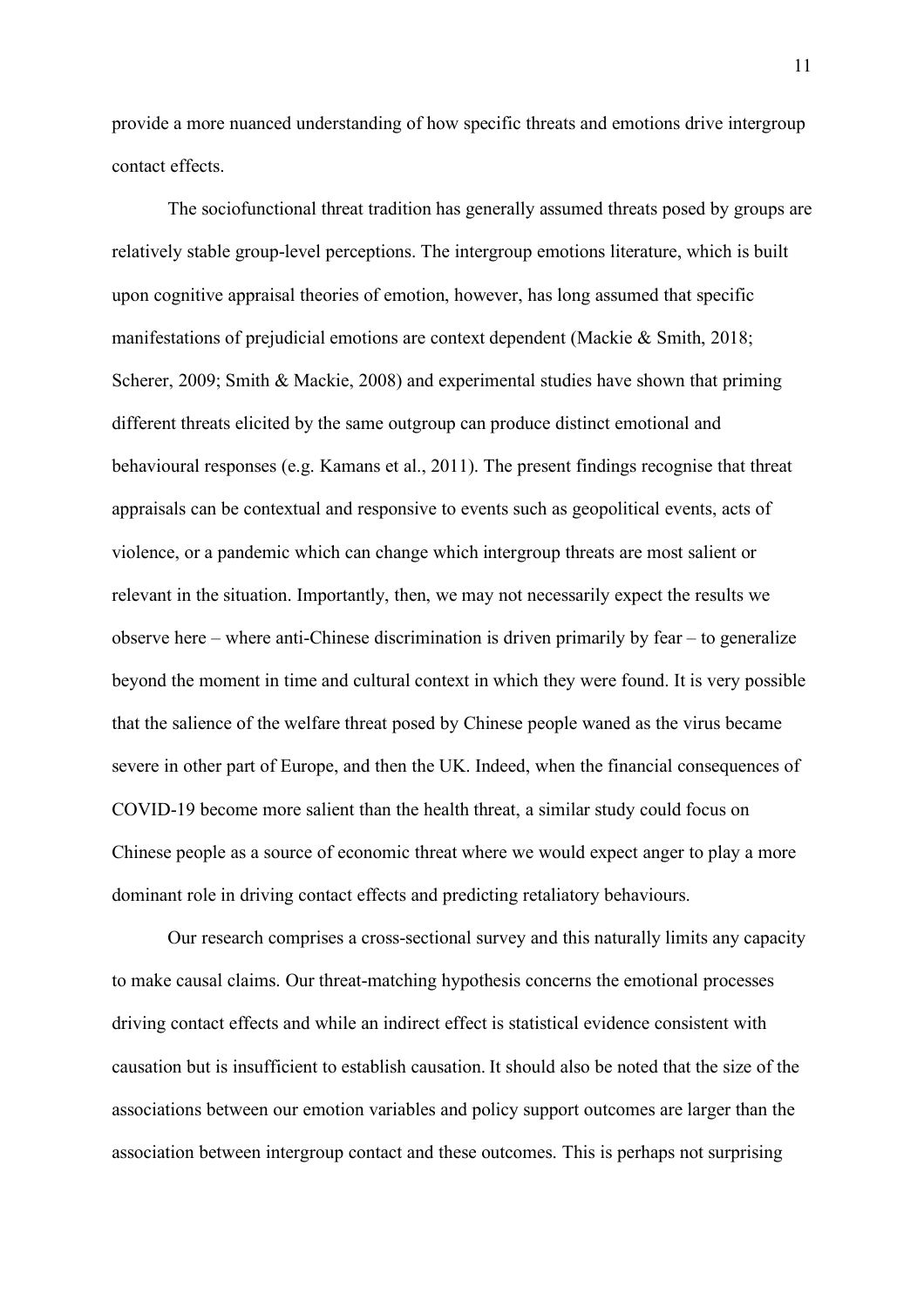given the novel nature of these outcome variables for contact research. Importantly, this study moved beyond the prejudice-as-general-attitude approach and shows that intergroup contact plays an important role predicting functionally distinct emotional and behavioural responses in response to salient threats.

Future tests of our threat-matching hypothesis should also seek to incorporate multiple outgroups with different threat-emotion profiles. The reliability of the contactprejudice association means that researchers largely overlook the unique characteristics that define group membership when selecting outgroups for research. However, this generalized approach ignores the fact that individuals may react differently in terms of both affect and behaviour towards different outgroups and in different intergroup contexts. The implication of our findings is that the processes and outcomes of intergroup contact may vary as a function of the target outgroup and the threat context. Simultaneously assessing contact with multiple groups and measuring discrete threats, emotions, and behaviours will be critical to building insight into the complexity of intergroup contact effects.

We also found partial support for the affect matching hypothesis (Barlow et al., 2019) with negative contact being more strongly related to increased anger than positive contact was of reduced anger. The association between negative contact and fear was also trending larger than the association between positive contact and fear but the difference did not reach statistical significance. Such results further reinforce the importance of examining discrete intergroup emotions, suggesting that the consequences of intergroup contact may depend both on the type of contact (*affect-matching*), and specific threat posed by the outgroup (*threat-matching*).

Our study focused on a brief moment in the COVID-19 timeline. The epidemiological situation is constantly changing and worldwide people are adopting avoidance and social distancing measures as "a new normal" to fight the spread of the virus. All of the general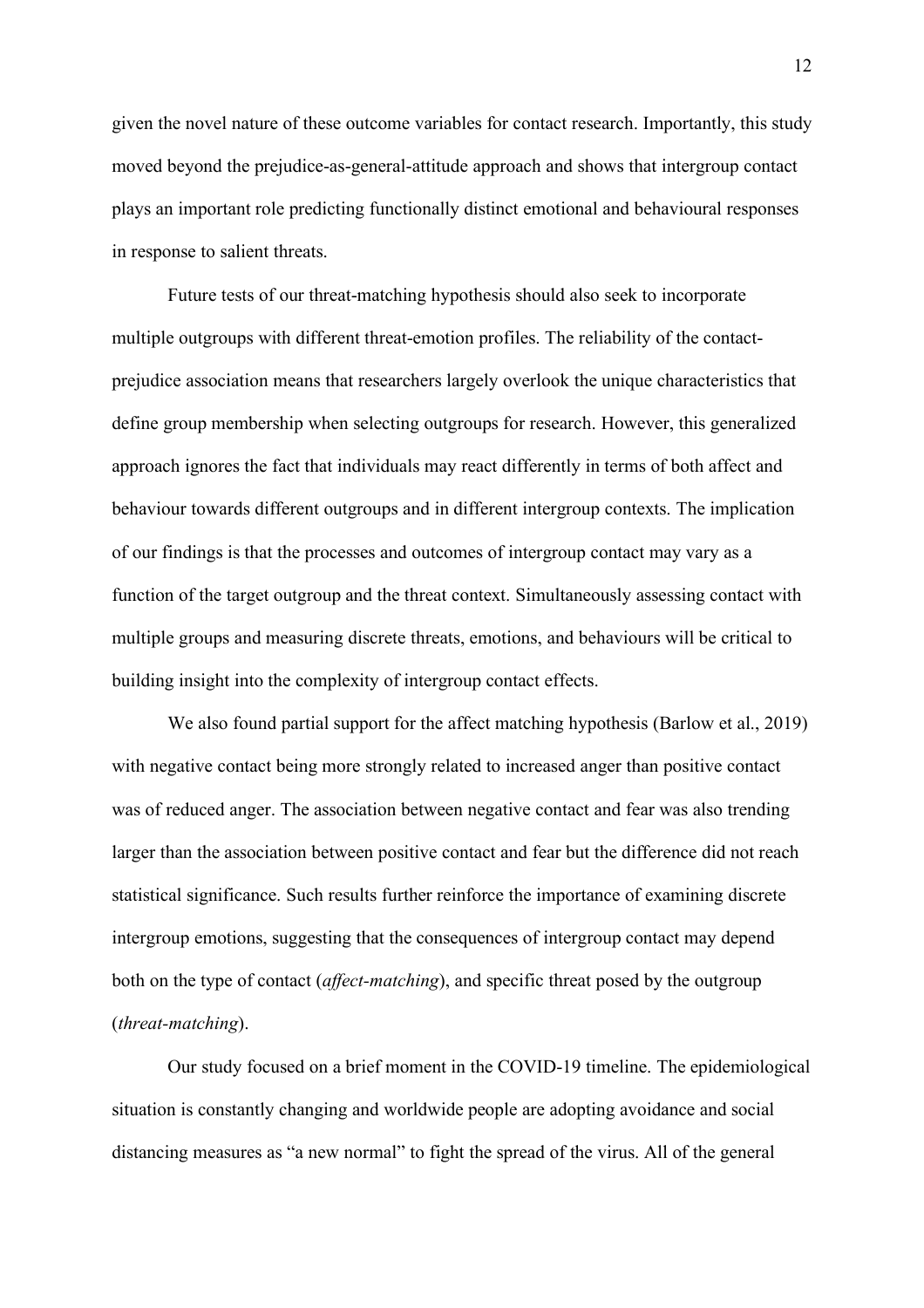restriction policies in the current study received low support from our participants in February, only to be enacted three weeks later by the UK Government. Avoidance of others has been seen as virtuous since this time. Necessarily, this means a reduction in social contact not just with Chinese people, but with other outgroups as well as ingroups. Future work will need to explore how intergroup contact is rebuilt as threat recede. It remains to be seen whether long-term recovery from this pandemic will promote a spirit of global cooperation or suspicion, threat and xenophobia. Past contact experiences are likely to predict which path an individual chooses.

## **Conclusion**

In summary, our results suggest that by investigating the structural relationship between positive and negative contact, specific intergroup emotions and threats, we are ultimately able to identify the finely grained mechanism(s) responsible for contact effects, thus simultaneously achieving a differentiated and an integrated view of the process and of the outcome of intergroup contact. The focus on intergroup emotions and behavioural tendencies is a welcome complement to studies predicting attitudes from contact, and should remain fruitful even in a future without a global emergency.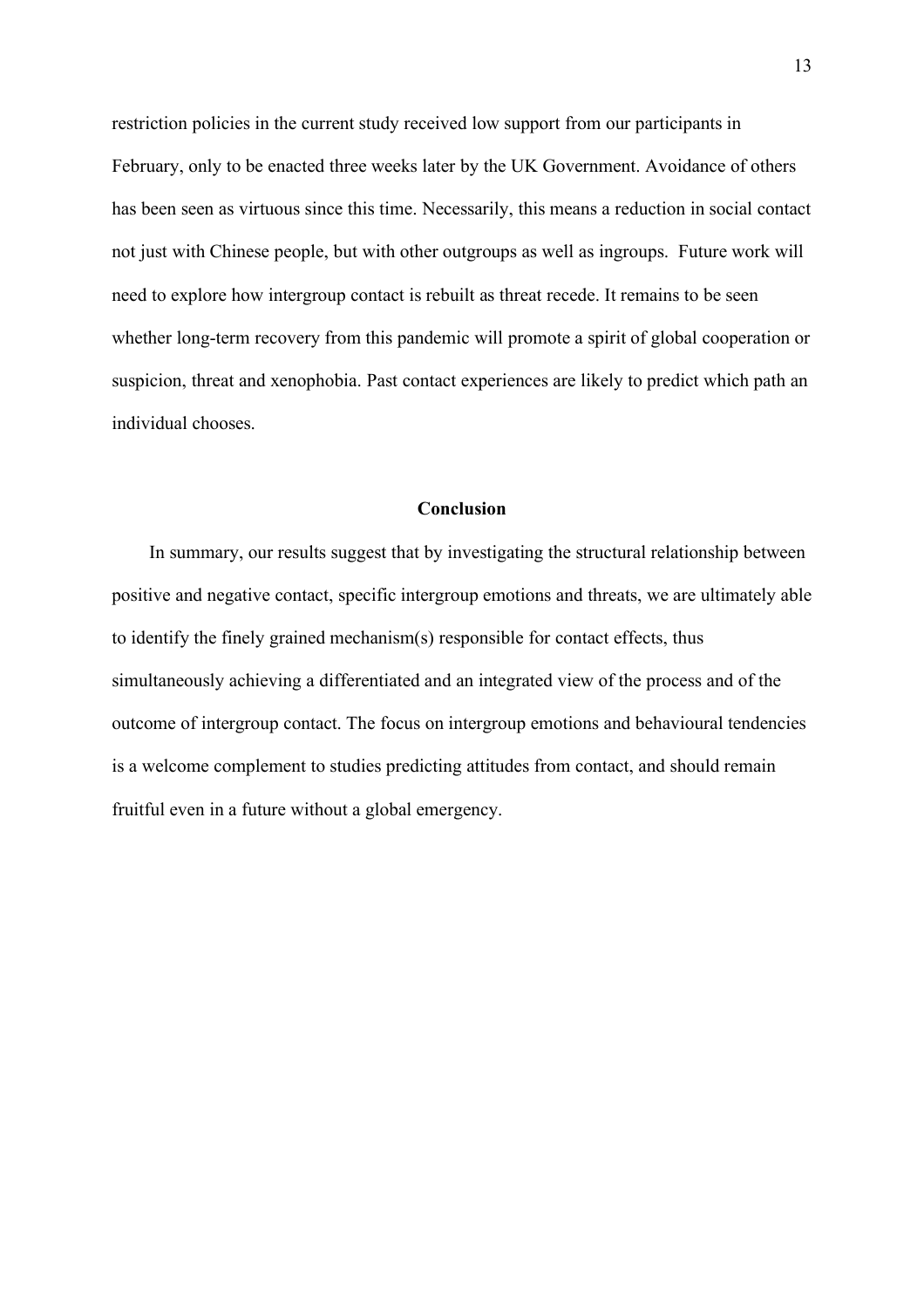#### **References**

- Aberson, C. L. (2019). Indirect effects of threat on the contact-prejudice relationship: A meta-analysis. *Social Psychology*, *50*(2), 105–126. https://doi.org/10.1027/1864- 9335/a000364
- Akaike, H. (1974). A New Look at the Statistical Model Identification. *IEEE Transactions on Automatic Control*, *19*(6), 716–723. https://doi.org/10.1109/TAC.1974.1100705
- Allport, G. W. (1954). *The nature of prejudice*. Retrieved from http://www.worldcat.org/title/nature-of-prejudice/oclc/204034
- Aubé, B., & Ric, F. (2019). The sociofunctional model of prejudice: Questioning the role of emotions in the threat-behavior link. *International Review of Social Psychology*, *32*(1), 1. https://doi.org/10.5334/irsp.169
- Barlow, F. K., Hornsey, M. J., Hayward, L. E., Houkamau, C. A., Kang, J., Milojev, P., & Sibley, C. G. (2019). Why do we hold mixed emotions about racial out-groups? A case for affect matching. *Psychological Science*, 095679761984426. https://doi.org/10.1177/0956797619844269
- Barlow, F. K., Paolini, S., Pedersen, A., Hornsey, M. J., Radke, H. R. M., Harwood, J., … Sibley, C. G. (2012). The contact caveat: Negative contact predicts increased prejudice more than positive contact predicts reduced prejudice. *Personality and Social Psychology Bulletin*, *38*(12), 1629–1643. https://doi.org/10.1177/0146167212457953
- Chung, R. Y. N., & Li, M. M. (2020, February 29). Anti-Chinese sentiment during the 2019 nCoV outbreak. *The Lancet*, Vol. 395, pp. 686–687. https://doi.org/10.1016/S0140- 6736(20)30358-5
- Cottrell, C. A., & Neuberg, S. L. (2005). Different emotional reactions to different groups: A sociofunctional threat-based approach to "prejudice." *Journal of Personality and Soclal Psychology*, *88*(5), 770–789. https://doi.org/10.1037/0022-3514.88.5.770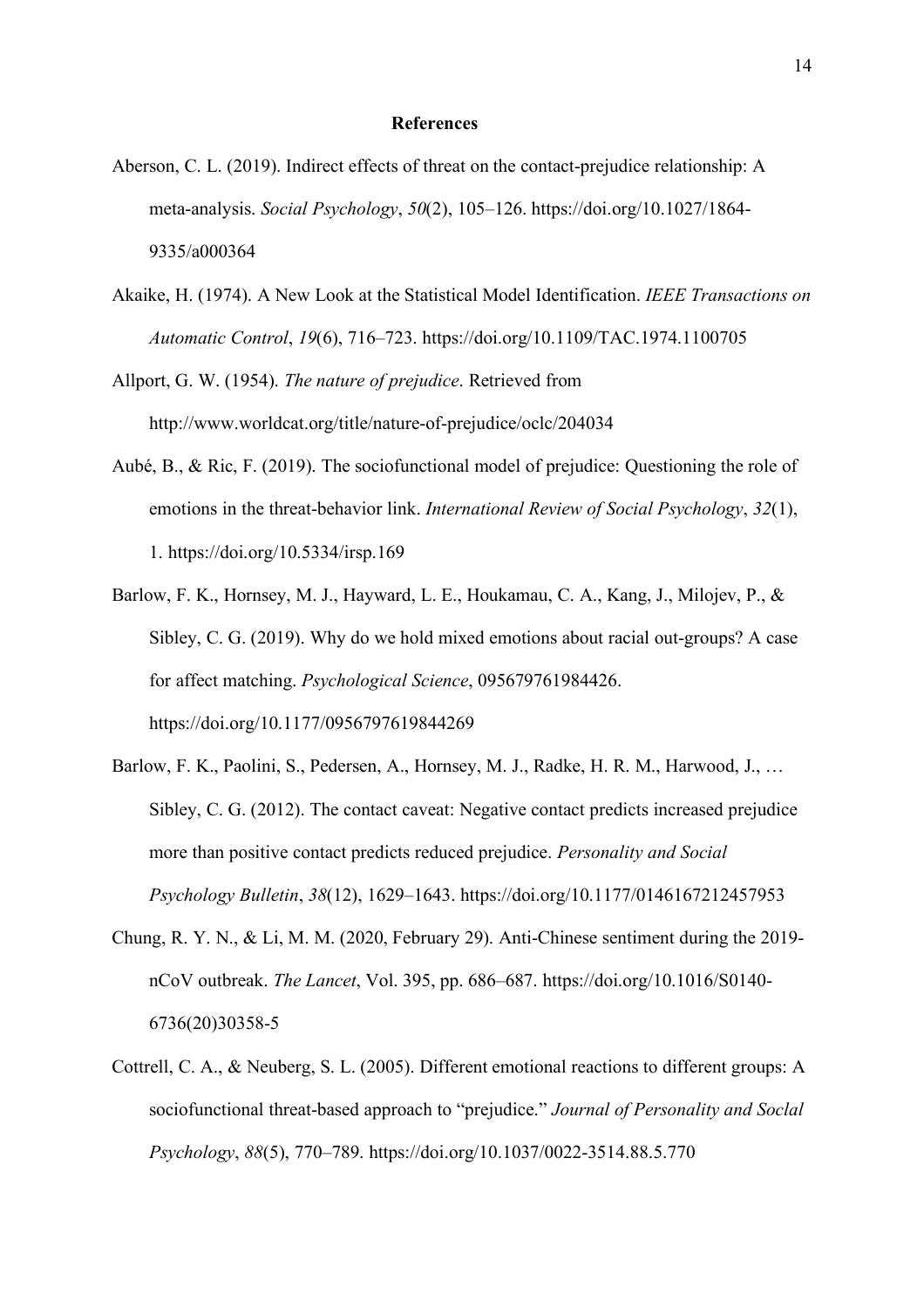- Cottrell, C. A., Richards, D. A. R., & Nichols, A. L. (2010). Predicting policy attitudes from general prejudice versus specific intergroup emotions. *Journal of Experimental Social Psychology*, *46*(2), 247–254. https://doi.org/10.1016/j.jesp.2009.10.008
- Davies, K., Tropp, L. R., Aron, A., Pettigrew, T. F., & Wright, S. C. (2011). Cross-group friendships and intergroup attitudes: A meta-analytic review. *Personality and Social Psychology Review*, *15*(4), 332–351. https://doi.org/10.1177/1088868311411103
- Fiske, S. T., Cuddy, A. J. ., Glick, P., & Xu, J. (2002). A model of (often mixed) stereotype content: competence and warmth respectively follow from perceived status and competition. *Journal of Personality and Social Psychology*, *82*(6), 878–902. https://doi.org/10.1037/0022-3514.82.6.878
- Hayward, L. E., Tropp, L. R., Hornsey, M. J., & Barlow, F. K. (2018). How negative contact and positive contact with Whites predict collective action among racial and ethnic minorities. *British Journal of Social Psychology*, *57*(1), 1–20. https://doi.org/10.1111/bjso.12220
- Hodson, G., Choma, B. L., Boisvert, J., Hafer, C. L., MacInnis, C. C., & Costello, K. (2013). The role of intergroup disgust in predicting negative outgroup evaluations. *Journal of Experimental Social Psychology*, *49*(2), 195–205. https://doi.org/10.1016/j.jesp.2012.11.002
- Huff, C., & Tingley, D. (2015). "Who are these people?" Evaluating the demographic characteristics and political preferences of MTurk survey respondents. *Research & Politics*, *2*(3), 2053168015604648. https://doi.org/10.1177/2053168015604648
- Johnston, B. M., & Glasford, D. E. (2014). A threat-emotion profile approach to explaining active versus passive harm in intergroup relations. *Social Psychology*, *45*(5), 399–407. https://doi.org/10.1027/1864-9335/a000199

Kamans, E., Otten, S., & Gordijn, E. H. (2011). Power and threat in intergroup conflict: How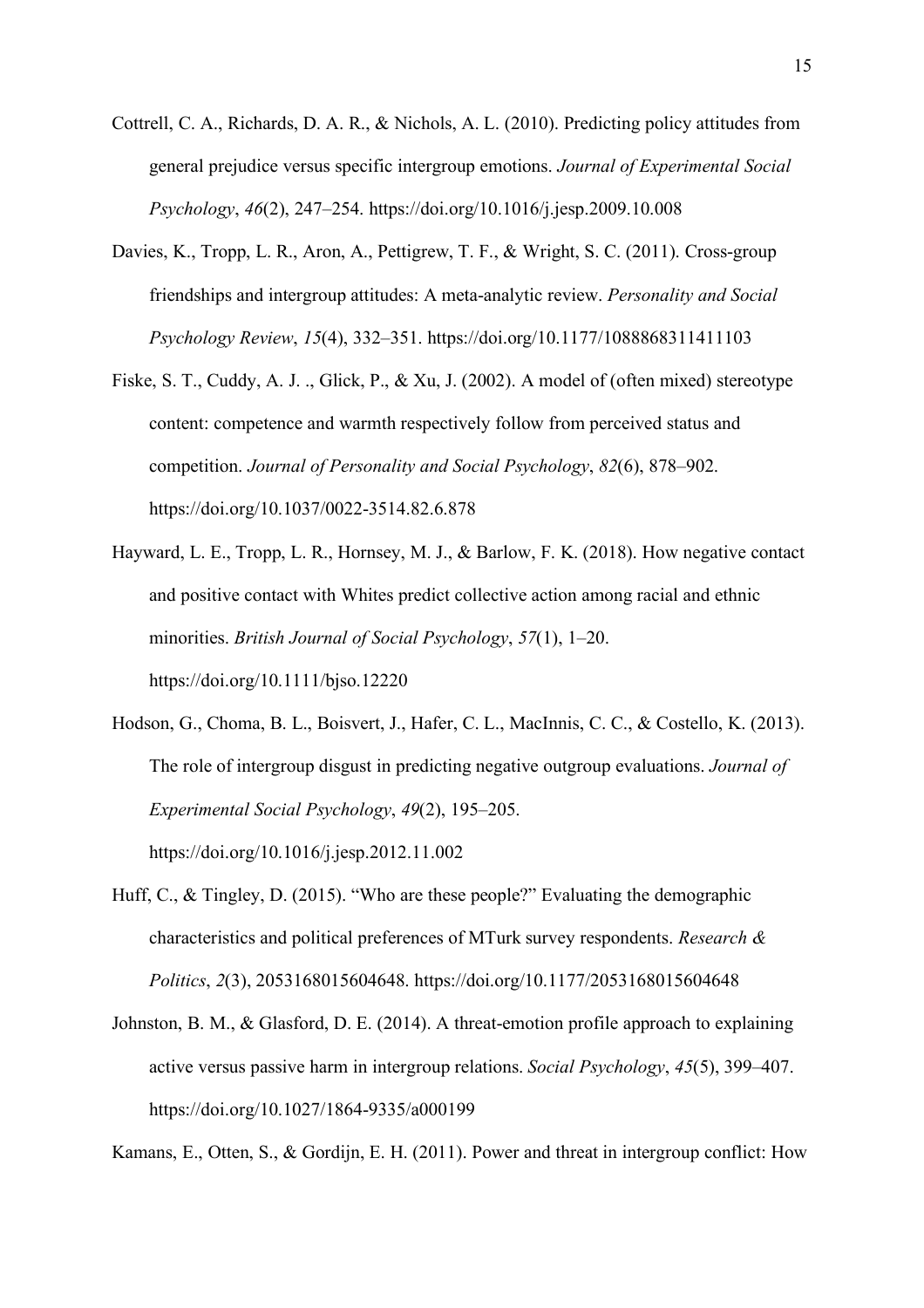emotional and behavioral responses depend on amount and content of threat. *Group Processes and Intergroup Relations*, Vol. 14, pp. 293–310. https://doi.org/10.1177/1368430210372525

- Kauff, M., Asbrock, F., Wagner, U., Pettigrew, T. F., Hewstone, M., Schäfer, S. J., & Christ, O. (2017). (Bad) feelings about meeting them? Episodic and chronic intergroup emotions associated with positive and negative intergroup contact as predictors of intergroup behavior. *Frontiers in Psychology*, *8*, 1449. https://doi.org/10.3389/fpsyg.2017.01449
- Lazarus, R. S. (1991). Progress on a cognitive-motivational-relational theory of emotion. *The American Psychologist*, *46*(8), 819–834. https://doi.org/10.1037/0003-066X.46.8.819
- Lemmer, G., & Wagner, U. (2015). Can we really reduce ethnic prejudice outside the lab? A meta-analysis of direct and indirect contact interventions. *European Journal of Social Psychology*, *45*(2). https://doi.org/10.1002/ejsp.2079
- Levay, K. E., Freese, J., & Druckman, J. N. (2016). The demographic and political composition of Mechanical Turk samples. *SAGE Open*, *6*(1), 2158244016636433. https://doi.org/10.1177/2158244016636433
- Mackie, D. M., & Smith, E. R. (2018). Intergroup emotions theory: Production, regulation, and modification of group-based emotions. In *Advances in Experimental Social Psychology* (Vol. 58, pp. 1–69). https://doi.org/10.1016/bs.aesp.2018.03.001

```
Meleady, R., Seger, C. R., & Vermue, M. (2017). Examining the role of positive and negative 
intergroup contact and anti-immigrant prejudice in Brexit. British Journal of Social 
Psychology, 56(4), 799. Retrieved from 
http://search.ebscohost.com/login.aspx?direct=true&db=edb&AN=126530921&site=eds
-live&scope=site
```
Neuberg, S., & Cottrell, C. (2002). Intergroup emotions: A biocultural approach. In D. M.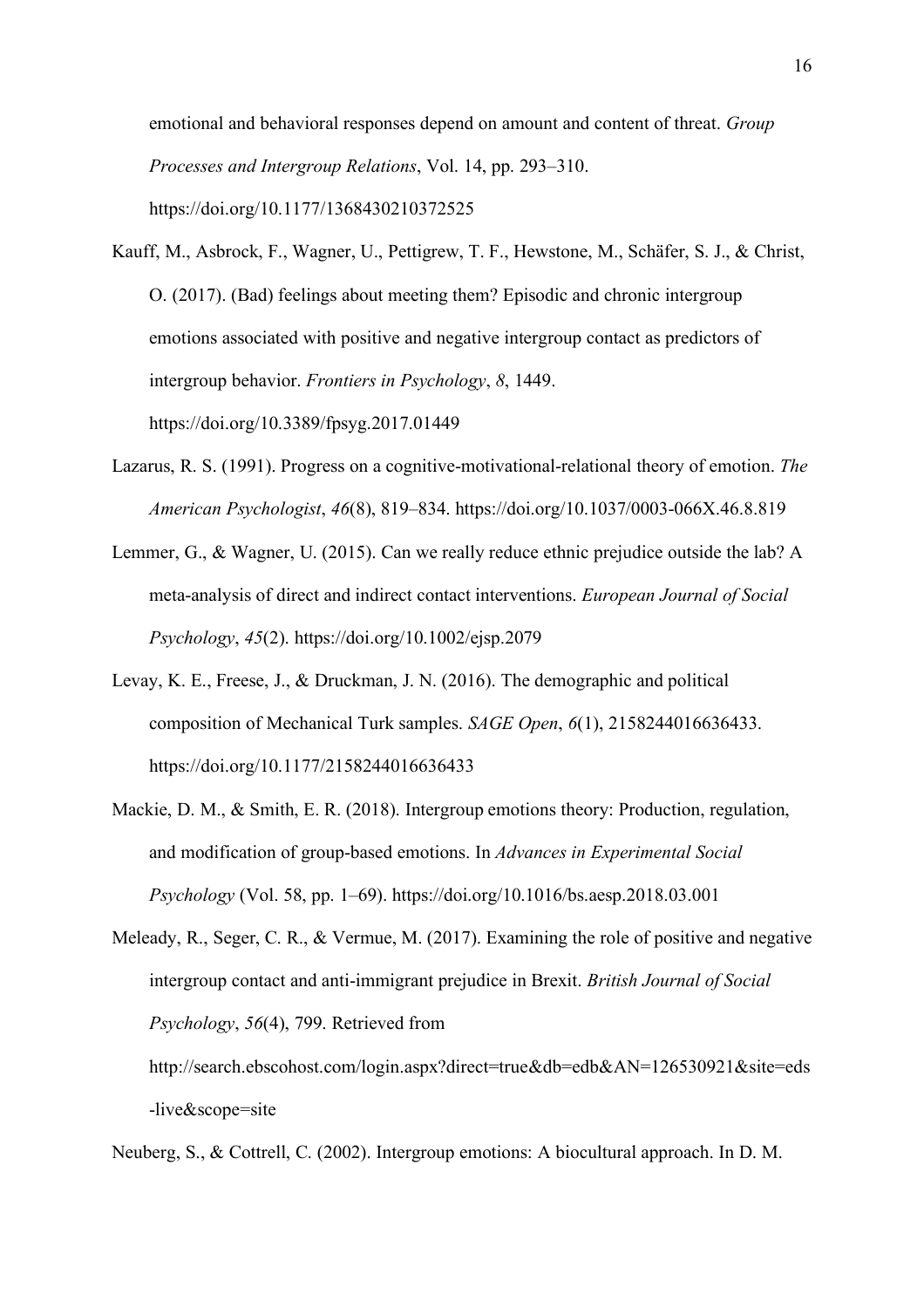Mackie & E. R. Smith (Eds.), *From prejudice to intergroup emotions: differentiated reactions to social groups* (pp. 265–283). New York: Psychology Press.

- Paterlini, M. (2020). "Closing borders is ridiculous": the epidemiologist behind Sweden's controversial coronavirus strategy. *Nature*. https://doi.org/10.1038/d41586-020-01098-x
- Pettigrew, T. F., & Tropp, L. R. (2006). A meta-analytic test of intergroup contact theory. *Journal of Personality and Social Psychology*, *90*(5), 751–783. https://doi.org/10.1037/0022-3514.90.5.751
- Pettigrew, T. F., & Tropp, L. R. (2011). When groups meet: The dynamics of intergroup contact. In *When Groups Meet: The Dynamics of Intergroup Contact*. https://doi.org/10.4324/9780203826461
- Quigley, A. (2020). *Coronavirus outbreak predicted to have an impact on financial markets and the global economy.* Retrieved from https://www.ipsos.com/ipsos-mori/enuk/coronavirus-outbreak-predicted-have-impact-financial-markets-and-global-economy
- R Core Team. (2018). *A language and enviroment for statistical computing* (p. URL https://www.R-project.org/). p. URL https://www.R-project.org/. https://doi.org/10.1126/science.1136800>.
- Rosseel, Y. (2012). An R package for structural equation modeling and more. In *Journal of Statistical Software*. https://doi.org/10.18637/jss.v048.i02
- Schild, L., Ling, C., Blackburn, J., Stringhini, G., Zhang, Y., & Zannettou, S. (2020). "Go eat a bat, Chang!": An early look on the emergence of sinophobic behavior on web communities in the face of COVID-19. *ArXiv.Org*, (eprint). Retrieved from http://arxiv.org/abs/2004.04046
- Seger, C. R., Banerji, I., Park, S. H., Smith, E. R., & Mackie, D. M. (2017). Specific emotions as mediators of the effect of intergroup contact on prejudice: findings across multiple participant and target groups. *Cognition and Emotion*, *31*(5), 923–936.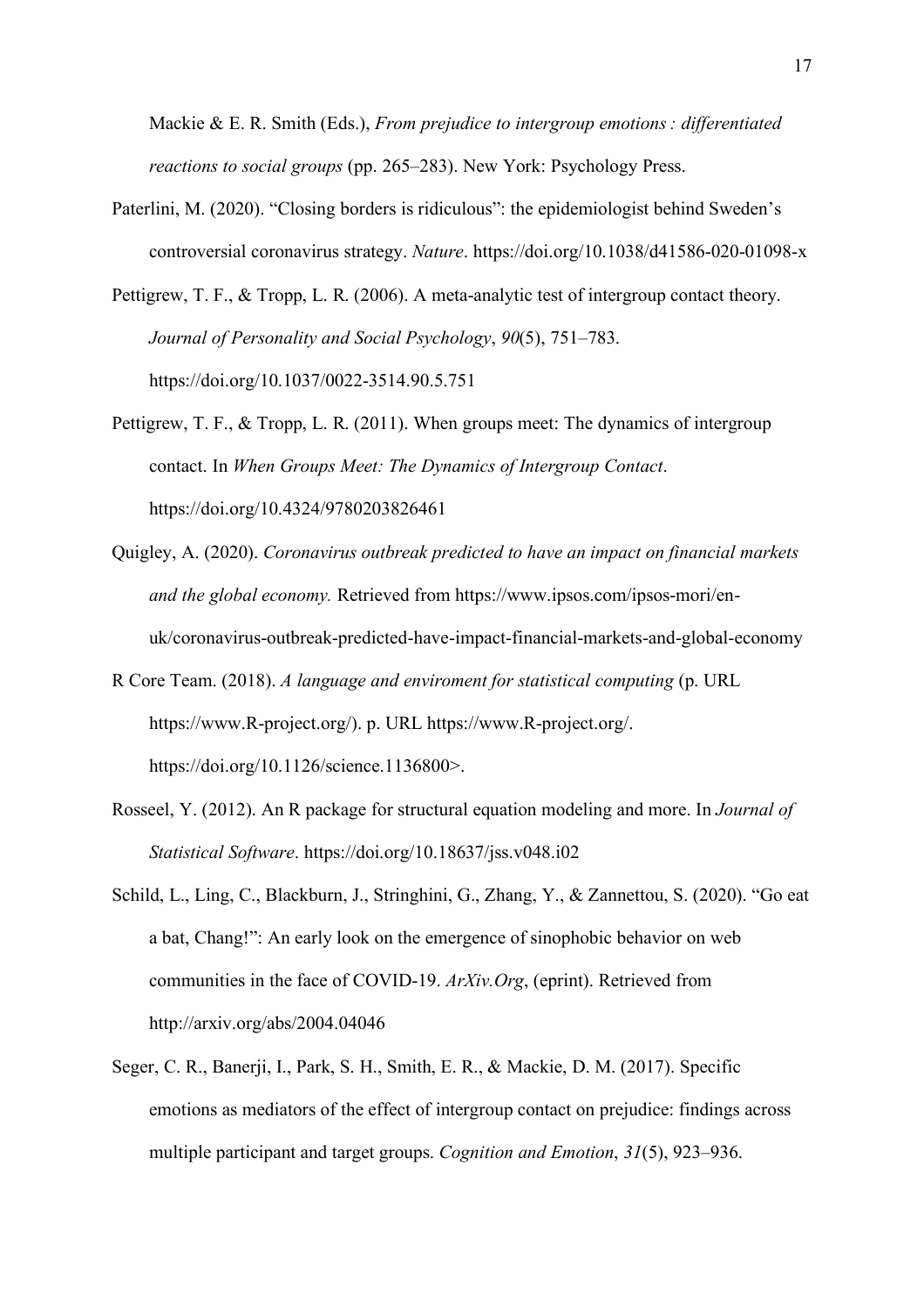https://doi.org/10.1080/02699931.2016.1182893

- Skitka, L. J., Bauman, C. W., Aramovich, N. P., & Morgan, G. S. (2006). Confrontational and preventative policy responses to terrorism: anger wants a fight and fear wants "Them" to go away. *Basic and Applied Social Psychology*, *28*(4), 375–384. https://doi.org/10.1207/s15324834basp2804\_11
- Soper, D. S. (2019). A-priori sample size for structural equation models. Retrieved April 1, 2020, from Free Statistics Calculators website: http://www.danielsoper.com/statcalc
- Stark, T. H., Flache, A., & Veenstra, R. (2013). Generalization of positive and negative attitudes toward individuals to outgroup attitudes. *Personality and Social Psychology Bulletin*, *39*(5), 608–622. https://doi.org/10.1177/0146167213480890
- WHO. (2020). *Situation Report-32*.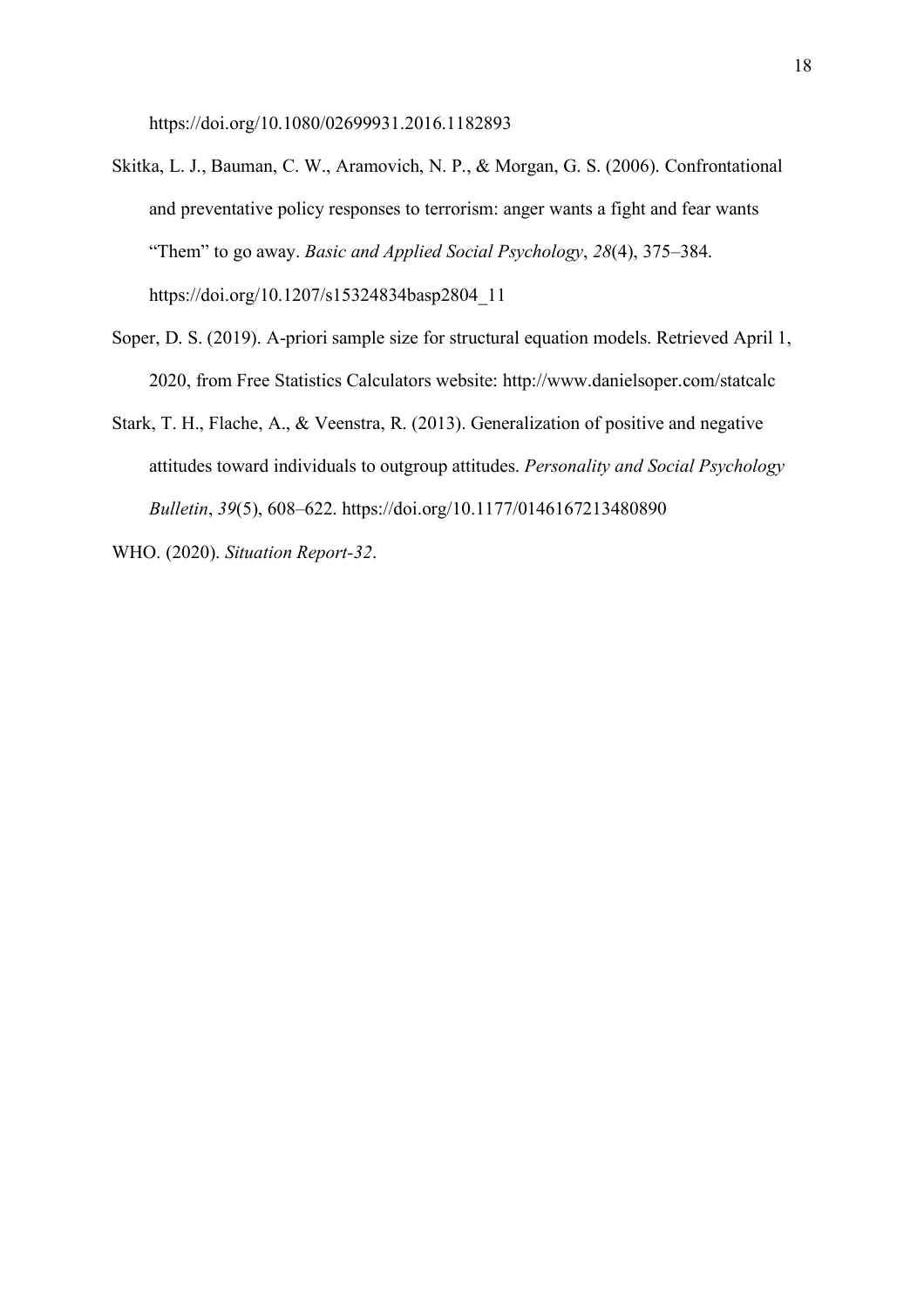| Variables                                                                                 | $M_{\rm}$ | SD        |                                                   | $\overline{2}$ | $\overline{3}$ | 4 | 5 | 6                                               | $\tau$ |
|-------------------------------------------------------------------------------------------|-----------|-----------|---------------------------------------------------|----------------|----------------|---|---|-------------------------------------------------|--------|
| 1. Positive contact                                                                       |           | 3.95 1.68 |                                                   |                |                |   |   |                                                 |        |
| 2. Negative contact                                                                       |           |           | $1.80$ $1.16$ $-0.044$                            |                |                |   |   |                                                 |        |
| 3. Chinese prejudice                                                                      |           |           | $2.15$ $1.63$ $-0.358**$ $0.378**$                |                |                |   |   |                                                 |        |
| 4. Welfare threat                                                                         |           |           | $1.59$ $1.22$ $-212**$ $308**$ $.553**$           |                |                |   |   |                                                 |        |
| 5. Fear                                                                                   |           |           | $2.86$ $1.36$ $-212**$ $.247**$ $.457**$ $.659**$ |                |                |   |   |                                                 |        |
| 6. Anger                                                                                  |           |           | 3.98 1.46 - 164** .467** .490** .572** .555**     |                |                |   |   |                                                 |        |
| 7. Support for general restriction policies 3.81 2.43 -.260** .201** .407** .579** .540** |           |           |                                                   |                |                |   |   | $.436**$                                        |        |
| 8. Support for Chinese restriction policies 2.42 1.52 - 107*                              |           |           |                                                   | .053           |                |   |   | $.170***$ $.333***$ $.304***$ $.222**$ $.538**$ |        |

Table 1: Descriptive statistics and correlations for all variables.

Note. *\*p*<.05*, \*\*p* < .001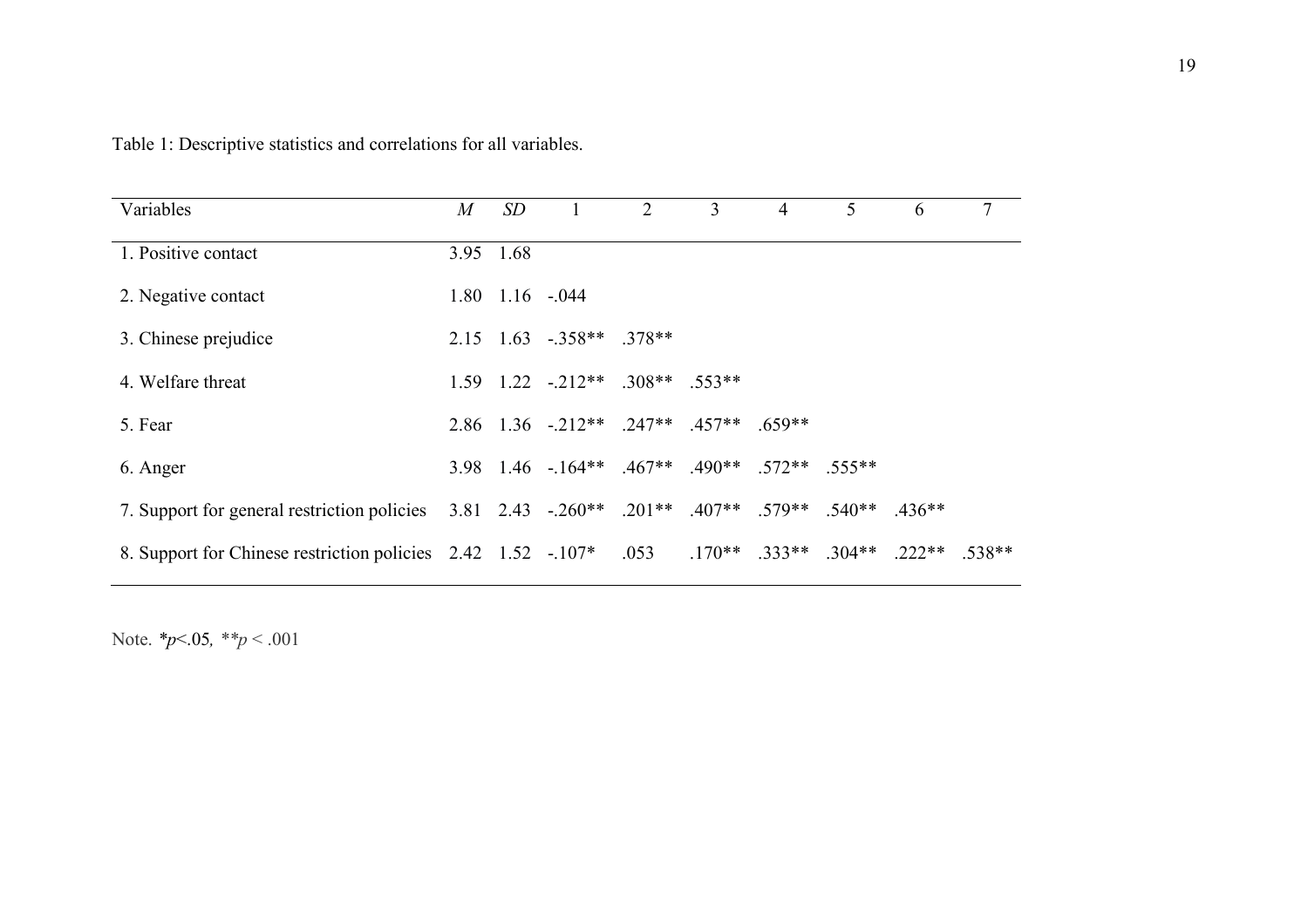|                |                  |      |           |                  | 95% Confidence |           |  |  |
|----------------|------------------|------|-----------|------------------|----------------|-----------|--|--|
|                |                  |      |           |                  |                | Intervals |  |  |
| Nationality    | $\boldsymbol{M}$ | SD   | Mean Diff | $\boldsymbol{p}$ | LB             | <b>UB</b> |  |  |
| Chinese        | 3.78             | 2.41 |           |                  |                |           |  |  |
| Polish         | 2.79             | 2.19 | .991      | < 0.01           | .67            | 1.31      |  |  |
| American       | 3.31             | 2.27 |           | $.475 \le 0.001$ | .12            | .83       |  |  |
| <b>British</b> | 2.66             | 2.06 |           | $1.12 \le 0.001$ | .68            | 1.56      |  |  |
| Spanish        | 2.88             | 1.93 | .095      | < 0.01           | .61            | 1.20      |  |  |
| Irish          | 2.43             | 1.86 | 1.35      | < 0.01           | 1.02           | 1.69      |  |  |

Table 2: Descriptive statistics and pairwise comparisons for prejudice attitudes held toward Chinese people compared to five other national groups.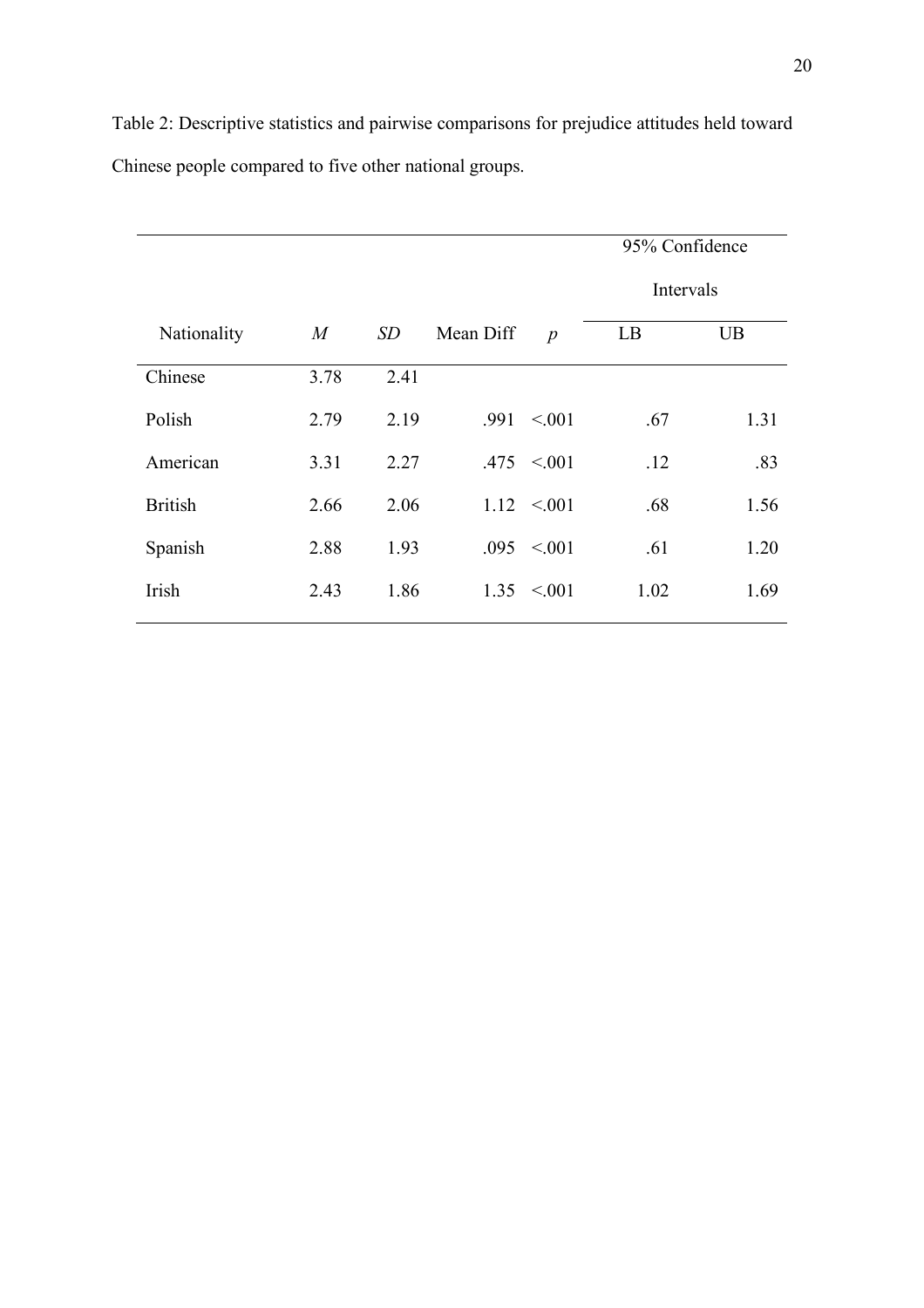*Table 3: Regression models testing the affect-matching hypothesis by examining the association between positive and negative intergroup contact with Chinese people and fear and anger towards this group*

|       |                         | $\boldsymbol{B}$ | 95% CI for $B$ |             | SEB  | $\boldsymbol{B}$ | $R^2$ | $\overline{F}$ |
|-------|-------------------------|------------------|----------------|-------------|------|------------------|-------|----------------|
| Model |                         |                  | LL             | UL          |      |                  |       |                |
| Fear  |                         |                  |                |             |      |                  | .101  | $19.034***$    |
|       | Constant                | $2.318***$       |                | 1.814 2.823 | .257 |                  |       |                |
|       | <b>Positive Contact</b> | $-.195***$       | $-.294$        | $-.097$     | .050 | $-.201$          |       |                |
|       | <b>Negative Contact</b> | $.335***$ . 192  |                | .478        | .073 | .238             |       |                |
| Anger |                         |                  |                |             |      |                  | .488  | 52.745         |
|       | Constant                | $1.132***$       | .784           | 1.479       | .177 |                  |       |                |
|       | <b>Positive Contact</b> | $-.104*$         | $-.172$        | $-.037$     |      | $.035 - .144$    |       |                |
|       | <b>Negative Contact</b> | $.484***$        | .386           | .582        | .050 | .460             |       |                |

Note. *\*p*<.05*,* \*\* *p* <.01; \*\*\**p* < .001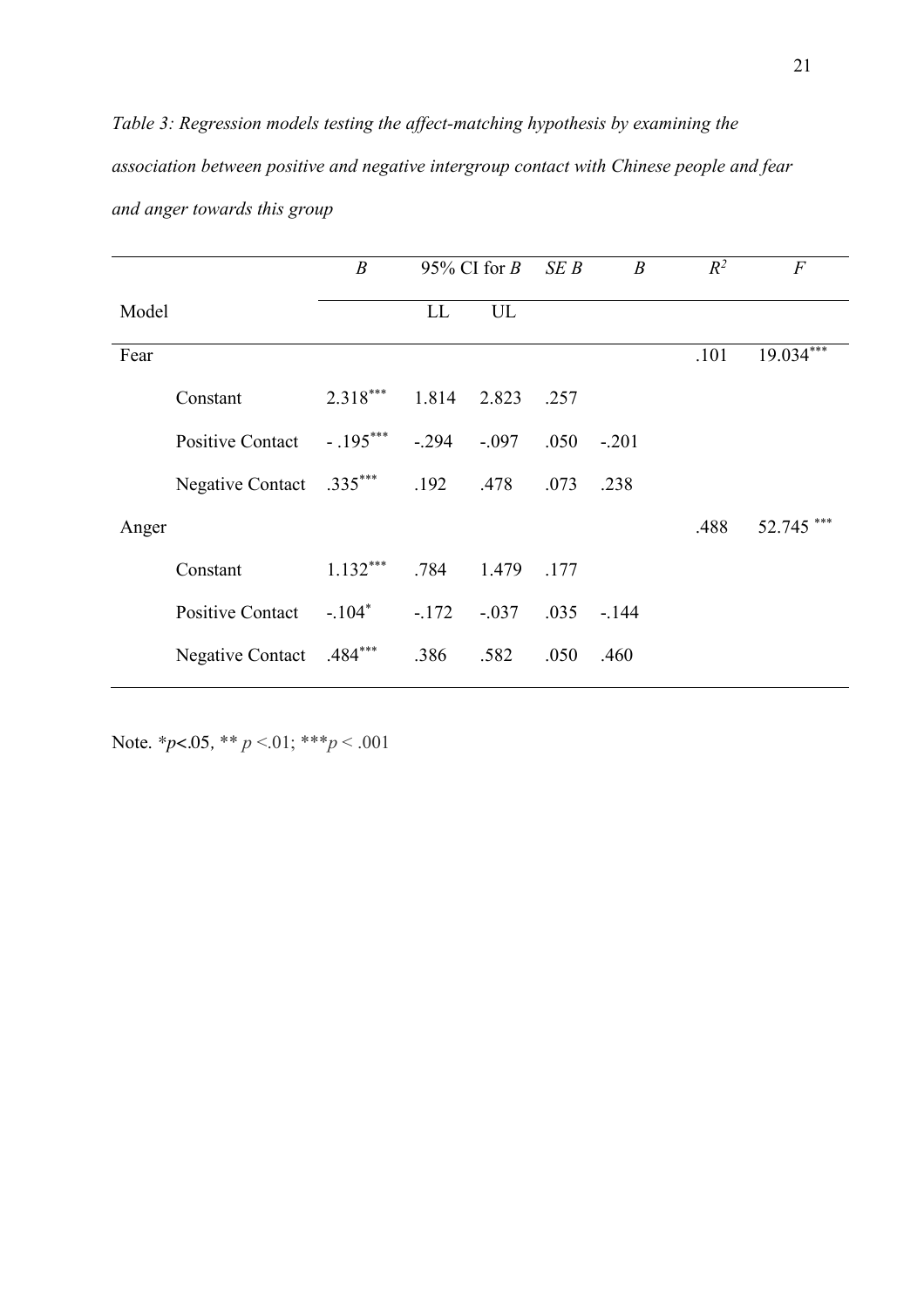

*Figure 1*: Empirical fit of structural equation model of the associations between contact, emotion and support for Chinese restriction policies and support for general restriction policies. All paths except the dash lines are significant. Coefficients are standardized, 95% Confidence Intervals are reported in square brackets. Note: To simplify presentation, the measurement model is shown in the Supporting Information.